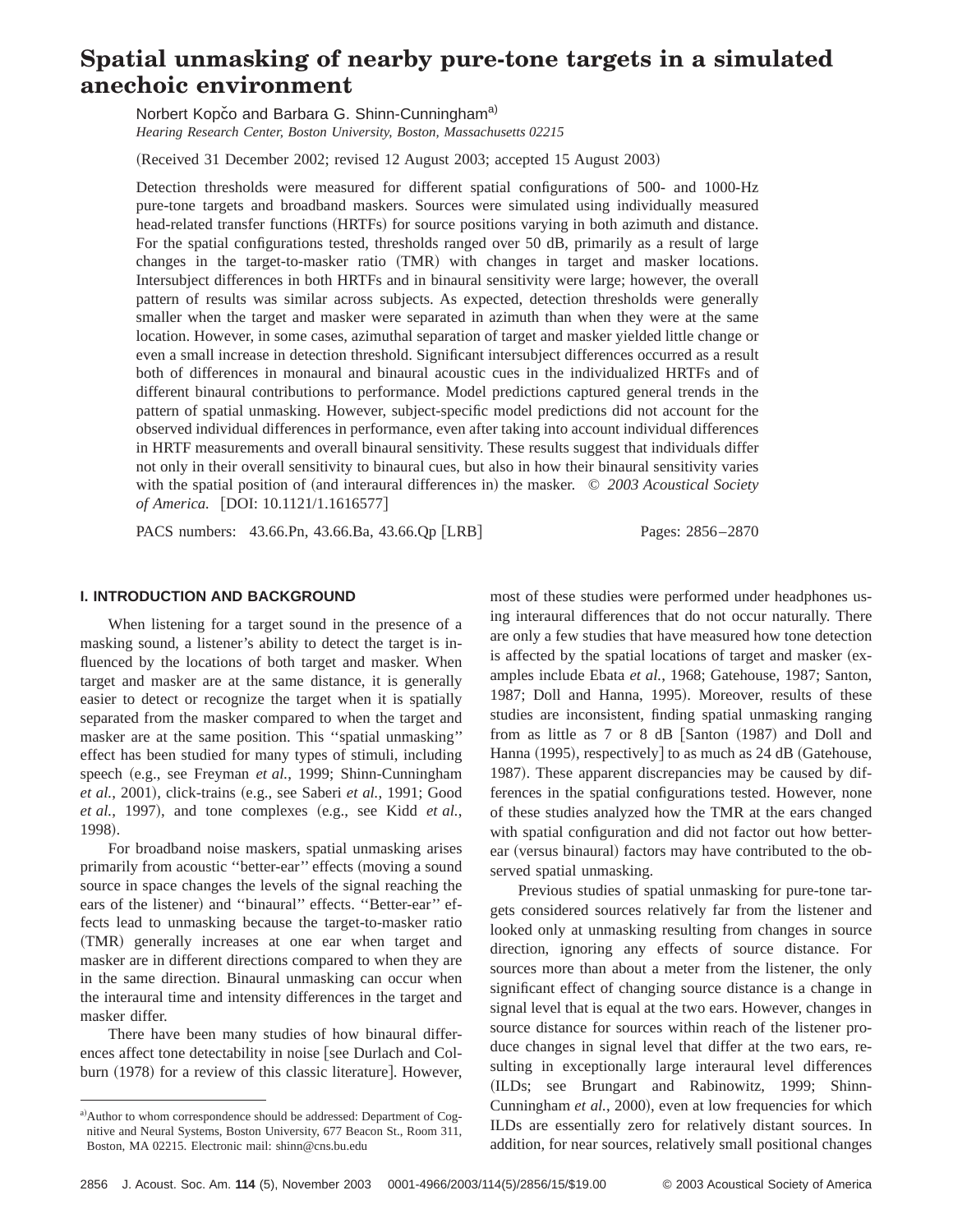can lead to large changes in the energy of the target and masker reaching the two ears. A few previous studies hint that, in some conditions, binaural performance can be worse than monaural performance using the better ear, particularly when there are large ILDs in the stimuli (e.g., see Bronkhorst and Plomp, 1988; Shinn-Cunningham et al., 2001). Given that large ILDs can arise when sources are within reach of the listener, studies of binaural unmasking for nearby sound sources may shed light on these reports.

The current study examined spatial unmasking of pure tone sources within reach of a listener in a simulated anechoic environment. Individually measured head-related transfer functions (HRTFs) were used to simulate sources. This approach allowed realistic spatial acoustic cues to be presented to the subjects while still allowing detailed analyses of the stimuli reaching the subjects during the experiment. The main goals of the study were to  $(1)$  measure how target threshold depends on target and masker azimuth and distance for nearby sources,  $(2)$  characterize better-ear effects by analyzing how the TMR varies with the spatial configurations tested,  $(3)$  evaluate the binaural contribution to spatial unmasking, particularly for spatial configurations in which large ILDs arise, and (4) investigate the degree to which results can be accounted for by a model of binaural interaction.

# **II. SPATIAL UNMASKING OF NEARBY PURE TONE TARGETS**

### **A. Methods**

#### **1. Subjects**

Four graduate students with prior experience in psychoacoustic experiments (including author NK) participated in the study. One subject was female and three were male. Subject ages ranged from 25 to 28 years. All subjects had normal hearing as confirmed by an audiometric screening.

### **2. HRTF measurement**

Individualized HRTF measurements were made with subjects seated in the center of a quiet classroom (rough dimensions of  $5\times9\times3.5$  m; broadband T<sub>60</sub> of approximately 700 ms). Subjects were seated with their heads in a headrest so that their ears were approximately 1.5-m above the floor. Measurements were taken for sources in the right front horizontal plane (at ear height) for all six combinations of azimuths  $(0^{\circ}, 45^{\circ}, 90^{\circ})$  and distances  $(0.15 \text{ m}, 1 \text{ m})$  relative to the center of the head (defined as the intersection of the interaural axis and the median plane) as shown in Fig. 1.

The Maximum-Length-Sequence  $(MLS)$  technique  $(e.g.,)$ see Vanderkooy, 1994) was used to measure HRTFs. Two identical 32 767-long maximum length sequences were concatenated and presented through a small loudspeaker using a 44.1-kHz sampling rate (details regarding the equipment are described below). The response to the second sequence was recorded.<sup>1</sup> This measurement was repeated ten times and the raw measurements averaged in the time domain. This average response was then used to estimate a 743-ms-long headrelated impulse response.



FIG. 1. Spatial positions used in the study. HRTFs were measured at the positions denoted by open symbols. Target detection thresholds were measured for all spatial combination of six masker positions (open symbols) and ten target positions (filled and open symbols; targets simulated at the filled symbols used the corresponding HRTFs from the contralateral hemifield with left- and right-ear signals reversed).

HRTFs were measured using a Tucker-Davis Technologies (TDT) signal processing system under computer control. For each measurement, the concatenated MLS sequence was read from a PC hard-drive and sent to a TDT D/A converter (TDT PD1), which drove a Crown amplifier connected to a BOSE mini-cube loudspeaker. At the start of the measurement session, the subject was positioned so that the center of his/her head was at a location marked on the floor of the room. The subject's head position was read from a Polhemus FastTrak electromagnetic tracker worn on the head to ensure that the center of the head was within 1-cm of the correct location in the room, marked on the floor. The experimenter used other angular and distance markings on the floor to hand-position the loudspeaker to the appropriate azimuth and distance prior to each measurement. Miniature microphones (Knowles FG-3329c) mounted in earplugs and inserted into the entrance of the subjects' ear canals (to produce blockedmeatus HRTF recordings) measured the raw acoustic responses to the MLS sequence. Microphone outputs drove a custom-built microphone amplifier that was connected to a TDT A/D converter (TDT PD1). These raw results were stored in digital form on the computer hard-drive for off-line processing to produce the estimated HRTFs.

No correction for the measurement system transfer function was performed, but the amplitude spectrum of the transfer-function of this measurement system was examined and found to vary by less than 2 dB and to cause no significant interaural distortion for frequencies between 400 and 1500 Hz (the frequency region important for the current study). The useful dynamic range of the measurements (taking into account the ambient acoustic and electrical noise) was at least 50 dB for all frequencies greater than 300 Hz.

HRTFs measured as described above include room echoes and reverberation. To eliminate room effects, timedomain impulse responses were multiplied by a 6-ms-long  $\cos$ -squared time window (rise/fall time of 1 ms) to exclude all of the reverberant energy while retaining all of the directsound energy. The resulting ''pseudo-anechoic'' HRTFs were used to simulate sources (and in all subsequent analyses).

HRTFs were measured only for sources in the right hemifield. To simulate sources in the left hemifield, HRTFs from the corresponding right-hemifield position were used, exchanging the left and right channels (i.e., left/right symmetry was assumed; given that only pure tone targets were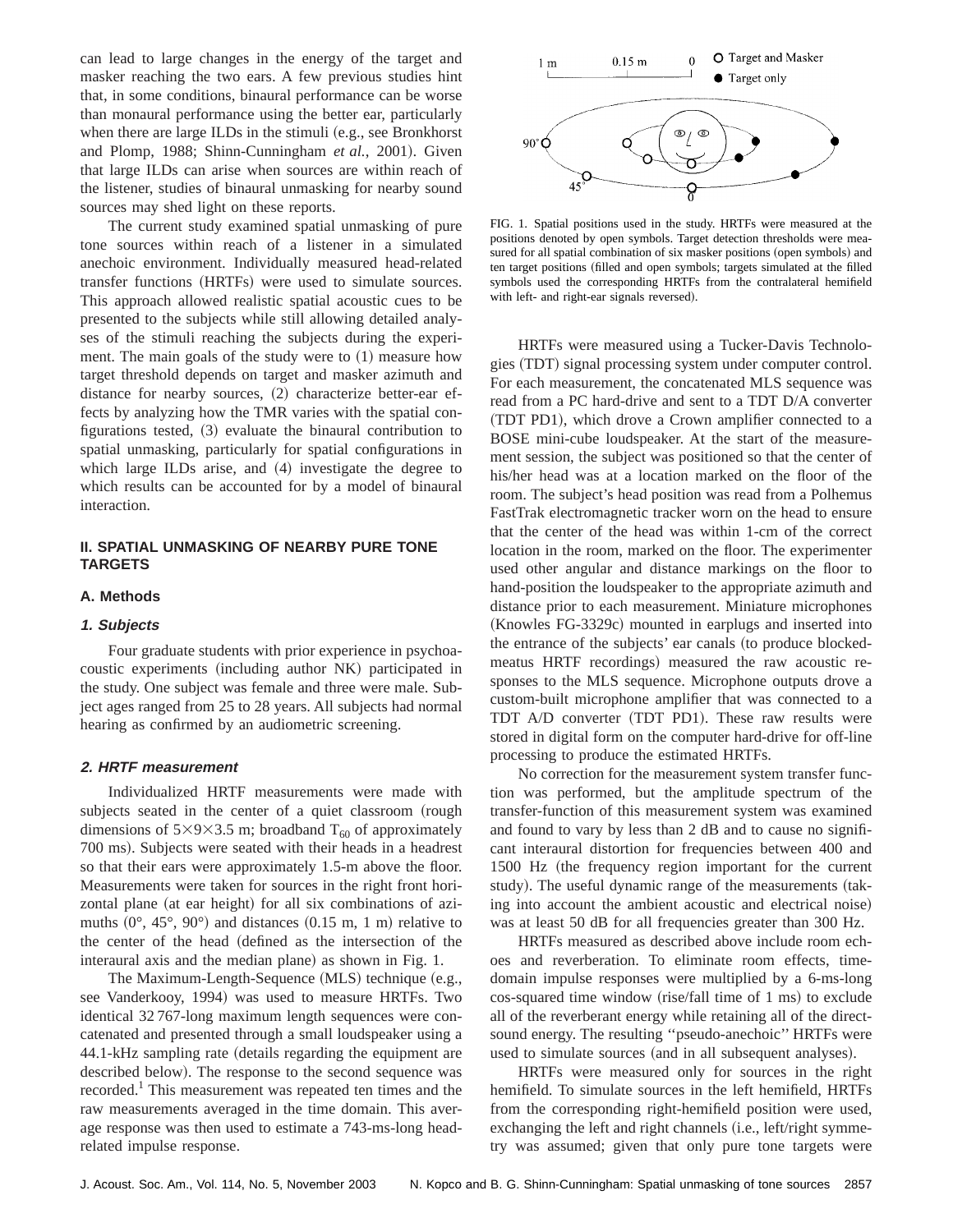simulated in the left hemifield, this approximation should introduce no significant perceptual artifacts in the simulated stimuli).

The measured HRTFs reflect the radiation characteristics of the loudspeaker used, which is not a uniformly radiating point source. For sources relatively far from the head, any differences in the measurement caused by the directivity of the source should be minor. For sources 15-cm from the center of the head, the effect of the source directivity may be significant. Therefore, the current study focuses on how distance influenced the signals reaching the ears for the particular source used (the Bose loudspeaker in question). The issue of how well the current results may generalize to other nearby sources is considered further in Sec. III, where empirical HRTF measurements are compared with theoretical predictions from a spherical head model that assumes a perfect point source.

In a similar vein, HRTFs measured for sources close to the head are much more sensitive to small displacements in the source (*re*: the intended source location) than more distant sources. However, given that all acoustic analyses and predictions of performance were made using the same measured HRTFs used to simulate the headphone-presented stimuli, any conclusions regarding which acoustic factors influence performance are justified, even if other measurement techniques might yield slightly different estimates of nearsource HRTFs for the positions reported here.

# **3. Stimulus generation**

Target stimuli consisted of 165-ms-long pure tones of 500 or 1000 Hz gated on and off by 30-ms cos-squared ramps. The 500-Hz target frequency was chosen so that results could be compared with previous studies of binaural masking level differences (BMLDs) and spatial unmasking of tones, most of which include a 500-Hz target condition. The 1000-Hz target was included in order to examine what happens for a higher target frequency where target and masker ITDs are still likely to have a large impact on detection but ILDs are larger than at 500 Hz. The target was temporally centered within a broadband, 250-ms-long masker. On each trial, the masker token was randomly chosen from a set of 100 pregenerated samples of broadband noise that were digitally low-pass filtered with a 5000 Hz cutoff frequency (ninth-order Butterworth filter, as implemented in the signal-processing toolbox in Matlab, the Mathworks, Natick, MA).

In most cases, target and masker were simulated as arising from different locations in anechoic space by convolving the stimuli with appropriate individualized head-related impulse responses (time-domain representation of the HRTFs). The simulated spatial configurations included all combinations of target at azimuths  $(-90^{\circ}, -45^{\circ}, 0^{\circ}, 45^{\circ}, 90^{\circ})$  and distances  $(0.15 \text{ m}, 1 \text{ m})$  and masker at azimuths  $(0^{\circ}, 45^{\circ},$  $90^{\circ}$ ) and distances  $(0.15 \text{ m}, 1 \text{ m})$ . A total of 60 spatial configurations was tested (10 target locations  $\times$  6 masker locations; see Fig. 1). In a subset of trials, traditional BMLDs were measured using the same stimuli without HRTF processing.

For nearby sources, keeping the masker presentation

level constant would result in the received level (at the subject's ears) varying widely with masker position. In order to keep the received level of masker relatively constant, the levels of the HRTF-processed masker stimuli were normalized to keep constant the rms energy falling within the equivalent rectangular band (ERB; Moore, 1997) centered on the target frequency at the ear receiving the more intense masker signal (the right ear for all of the tested configurations). In other words, the virtual stimuli actually simulated a masker whose distal energy level was adjusted up or down (depending on the masker spatial location) until the proximal stimulus level was constant at the more intense ear. In our analysis, the amounts by which the distal masker was adjusted were added back to the raw thresholds to predict the amount of spatial unmasking that would have occurred if the distal masker level had been constant.<sup>2</sup>

For the 500-Hz center frequency, the rms levels were adjusted using a 100-Hz-wide ERB. For the 1000-Hz target, the ERB width was set to 136 Hz. The masker signals were preprocessed in Matlab so that the right- (more-intense-) ear rms masker level in the ERB would be 64 dB SPL when played via headphones. BMLDs were measured with the low-pass-filtered noise spectral level fixed at 64 dB SPL.

Stimulus files, generated at a sampling rate of 44.1 kHz, were stored on the hard disk of the control computer (IBM PC compatible). On each trial, appropriate target and masker signals were presented through TDT hardware. Left- and right-ear target and masker signals were processed through four separate D/A converters (TDT PD1). Target signals were scaled to the appropriate presentation level by a programmable attenuator (TDT PA4), summed with the fixedlevel masker signals (TDT SM3), and amplified through a headphone buffer (TDT HB6). The resulting binaural stimuli were presented via Etymotic Research ER-1 insert earphones. No filtering was done to compensate for the transfer characteristics of the playback system. A handheld RS 232 terminal (QTERM) was used to gather subject responses and provide feedback.

### **4. Experimental procedure**

Behavioral experiments were performed in a singlewalled sound-treated booth.

Each trial consisted of three intervals, each of which contained a noise burst. Either the second or third interval (randomly chosen, with equal probability, on each trial) also contained the tone-burst target. Subjects performed a twoalternative, forced-choice task in which they were asked to identify which interval, the second or third, contained the target tone. Correct-answer feedback was provided at the end of each trial.

A three-down–one-up adaptive procedure was used to estimate detection thresholds (Levitt, 1971), defined as the 79.4% correct point on the psychometric function. Each run started with the target at a clearly detectable level and continued until 11 ''reversals'' occurred. The target level was changed by 4 dB on the first reversal, 2 dB on the second reversal, and 1 dB on all subsequent reversals. For each adaptive run, detection threshold was estimated by taking the average target presentation level over the last six reversals.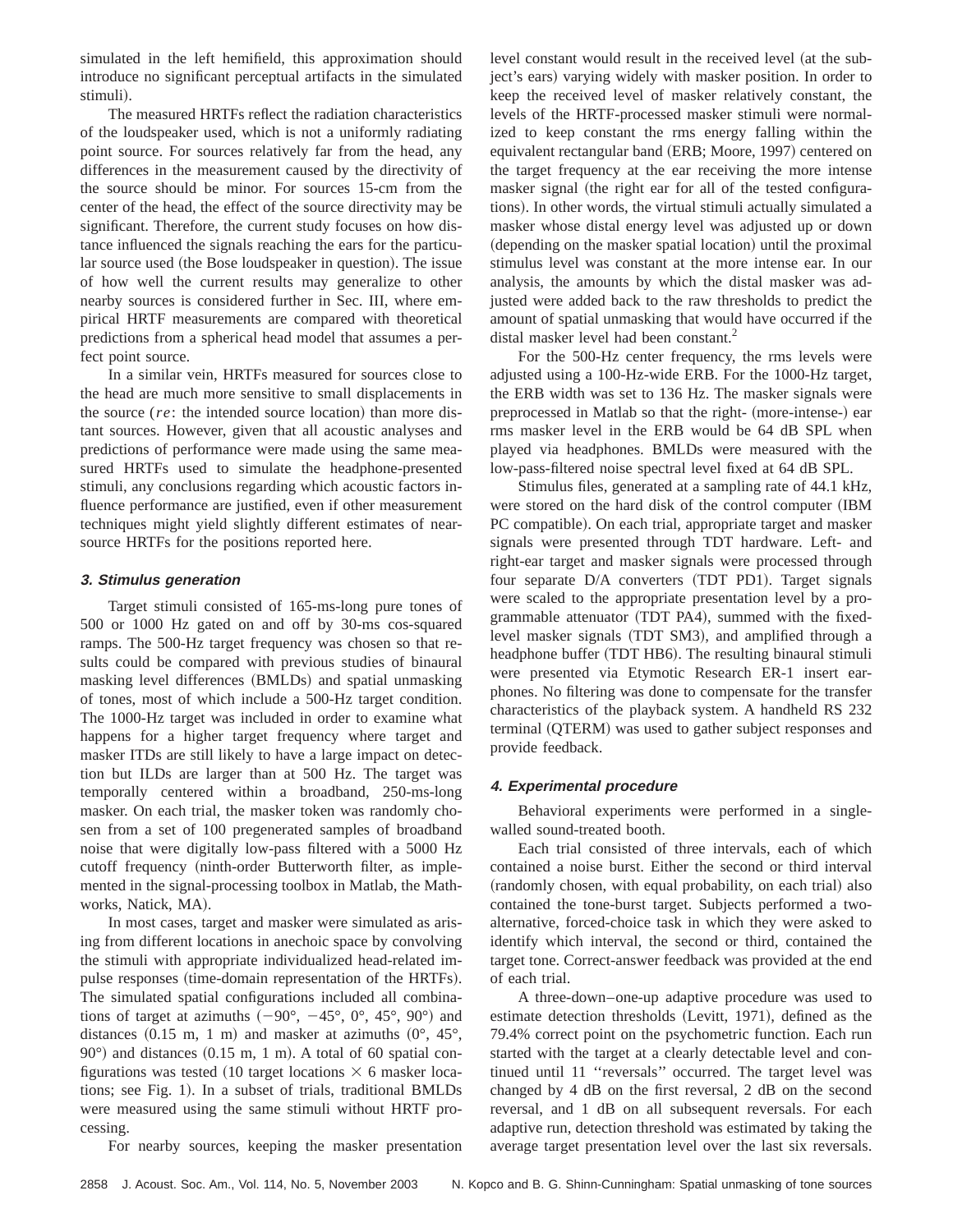TABLE I. Binaural masking level differences for individual subjects. Note that subjects S1 and S3 performed detection experiments for both 500- and 1000-Hz targets; S2 and S4 only performed the experiments for one target frequency (500 and 1000 Hz, respectively). Symbols give the convention used in the figures when plotting individual subject results.

| Target<br>frequency | Individual subject results |             |               |             | Across-subject |
|---------------------|----------------------------|-------------|---------------|-------------|----------------|
|                     | S1 O                       | $S2 \nabla$ | $S_3 \square$ | S4 $\wedge$ | average        |
| $500$ Hz            | 15.6                       | 11.0        | 14.5          | NΑ          | 13.7           |
| $1000$ Hz           | 13.1                       | NΑ          | 75            | 87          | 9.8            |

At least three separate runs were performed for each subject in each condition. Final threshold estimates were computed by taking the average threshold across the repeated adaptive threshold estimates. Additional adaptive runs were performed as needed for every subject and condition to ensure that the standard error in this final threshold estimate was less than or equal to 1 dB for each condition and spatial configuration tested.

The study was divided into two parts, one measuring thresholds for the 500-Hz target and one for the 1000-Hz target. Three subjects performed each part (two of the four subjects performed both). For each target, subjects performed multiple sessions consisting of ten runs. Subjects were allowed to take short breaks between runs within one session, with a minimum 4-h break required between sessions. Each subject performed one initial practice session consisting of four practice runs and six runs measuring detection thresholds for NoSo and NoS $\pi$  conditions (where NoSo represents a sinusoidal diotic signal, i.e., with zero interaural phase difference, in the presence of a diotic noise;  $NoS\pi$  represents a sinusoidal signal with interaural phase difference equal to  $\pi$  in the presence of a diotic noise). Subjects then performed 18 additional sessions (180 runs; 3 runs each of every combination for 6 target positions and 10 masker positions). In each of these sessions, a full set of thresholds was determined for one masker position (the order of the ten target positions was randomized within each session). These sessions were grouped into three blocks of six with each block containing a full set of thresholds. The order of masker positions was separately randomized for each block and subject. Any additional runs were performed after completion of the initial 19 sessions. Each subject performed approximately 20 h of testing per target frequency.

### **B. Results**

# **1. Binaural masking level difference**

Table I shows the BMLD (see Durlach and Colburn, 1978), defined as the difference in target detection threshold in the NoSo and NoS $\pi$  conditions. Results are consistent with those from previous, similar experiments. BMLDs are larger for the 500-Hz target (where BMLDs ranged from 11 to  $16$  dB) than the  $1000$ -Hz target (where BMLDs ranged from  $7$  to  $14$  dB).

### **2. Spatial unmasking**

The amount of ''spatial unmasking'' is defined as the change in the energy a target emits at threshold for a particular target location compared to when the target is at the same position as the masker. In order to estimate the target detection threshold when the emitted level of the masker is held constant, the amount by which the masker was normalized (to equate the masker level at the more intense ear) was first added back to the raw target detection thresholds. To estimate spatial unmasking (i.e., the amount by which detection thresholds improve with spatial separation of target and masker), the average of all thresholds when target and masker were at the same location was computed and this value was subtracted from all the renormalized thresholds.

Figures 2 and 3 plot the amount of spatial unmasking for 500- and 1000-Hz targets, respectively. Each panel shows the amount of spatial unmasking (improvement in target threshold relative to when target and masker are at the same location) for one masker location (shown graphically in the inset legend in each panel). The abscissa shows the target azimuth. Thick lines and filled symbols show results for the near target; thin lines and open symbols show results for the far target. Symbols show individual subject results and solid lines give the across-subject mean. Dashed lines represent the estimates of the better-ear contribution to spatial unmasking (averaged across subjects), discussed in detail in Sec. IV.

For the spatial configurations tested, the amount of spatial unmasking spans a range of over 50 dB  $[$ e.g., compare the thresholds for a 500-Hz target at  $(0^{\circ}, 1 \text{ m})$ , the center of the thin line in Fig. 2 $(d)$ , to the thresholds for the 500-Hz target at  $(90^{\circ}, 15 \text{ cm})$ , the rightmost point of the thick line in Fig.  $2(a)$ ]. While subjects generally show similar patterns of results, intersubject differences are large. For instance, in Fig. 2(a) when the masker is at  $(0^{\circ}, 1 \text{ m})$  and the 500-Hz target is at  $15$ -cm, subject S1 (filled circles) consistently shows as much as 10 dB more unmasking than the other subjects (other filled symbols). However, this same subject consistently shows the least unmasking in other cases  $[e.g.,]$ in Fig.  $2(f)$  when the masker is at  $(90^{\circ}, 15 \text{ cm})$  and the target is at 1-m; compare open circles to the other open symbols].

Despite the large intersubject differences, overall trends are similar across subjects and for both 500- and 1000-Hz targets, and are summarized below.

To a first-order approximation, changing either target or source distance influences spatial unmasking in a straightforward way predicted by a simple change in the stimulus levels at the ears. For instance, looking within any single panel in Fig. 2 or 3 shows that positioning the target near the subject (thick lines) improves target detectability compared to when the target is far from the subject (thin lines; i.e., within any single panel thick lines are grossly similar to thin line results shifted upward by  $10-20$  dB). Similarly, comparison of the upper panels  $(a, b, and c)$  to the lower panels  $(d, e, and f)$ shows that positioning the masker near the subject (lower panels) degrades target detectability compared to when the masker is farther from the subject (upper panels; i.e., results in the upper panels are grossly similar to results in the lower panels shifted upward by  $10-15$  dB). However, closer inspection shows that the detailed pattern of spatial unmasking varies in a more complex way with both target and masker distance than a simple shift in threshold.

Spatial unmasking resulting from a fixed angular separation of target and masker is larger for nearby targets than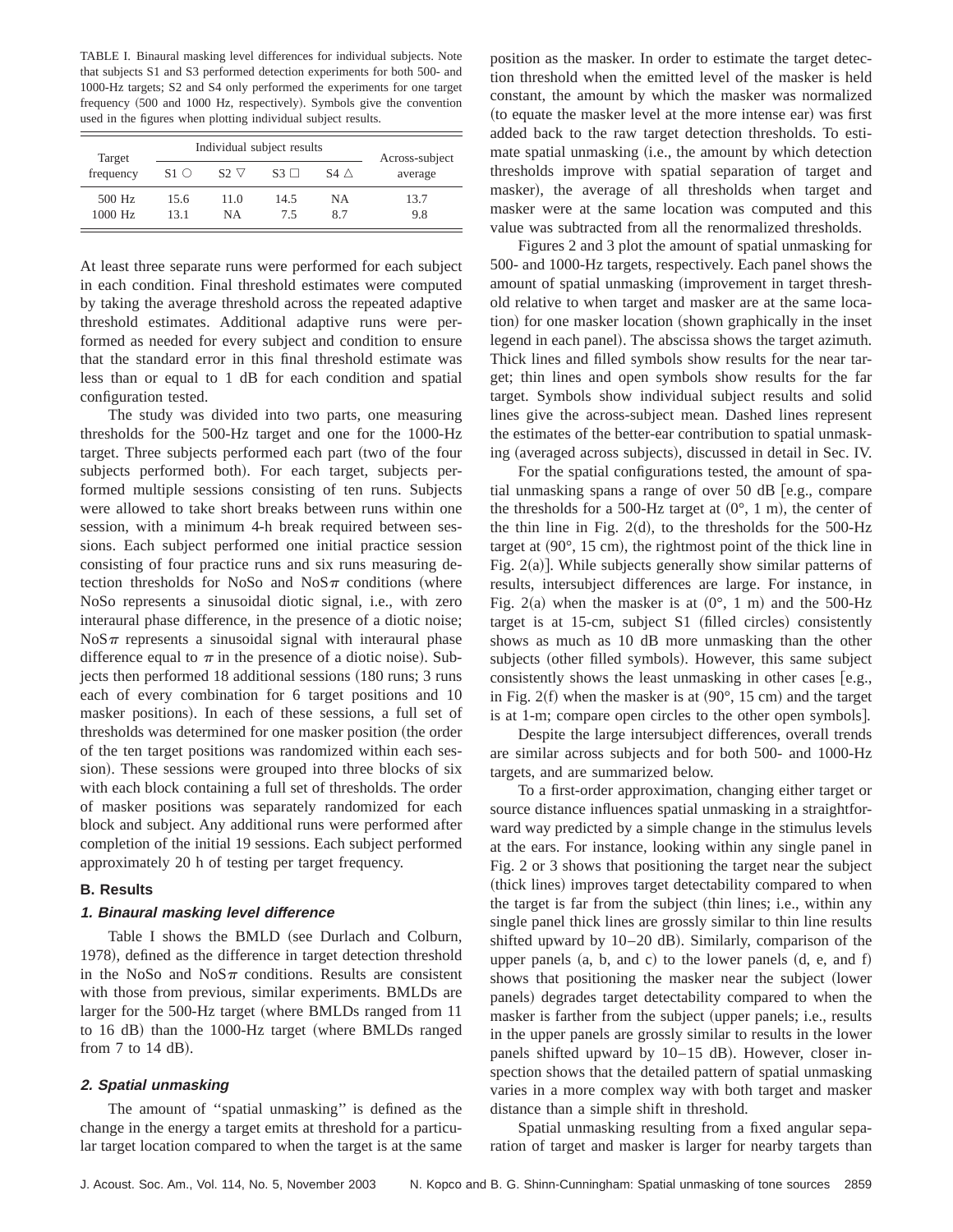

FIG. 2. Spatial unmasking for the 500-Hz target. Each panel plots spatial unmasking (the difference between target detection threshold when target and masker are at the same spatial location and when target and masker are in the spatial configuration denoted in the plot) as a function of target azimuth for a fixed masker location. Across-subject averages are plotted for target distances of 15-cm (thick solid lines) and 1-m (thin solid lines). Individual subject results are plotted as symbols. Dashed lines show the estimated better-ear contribution to spatial unmasking. The spatial configurations of target and masker represented in each panel are denoted in the panel legend.



FIG. 3. Spatial unmasking for the 1000-Hz target. See caption for Fig. 2.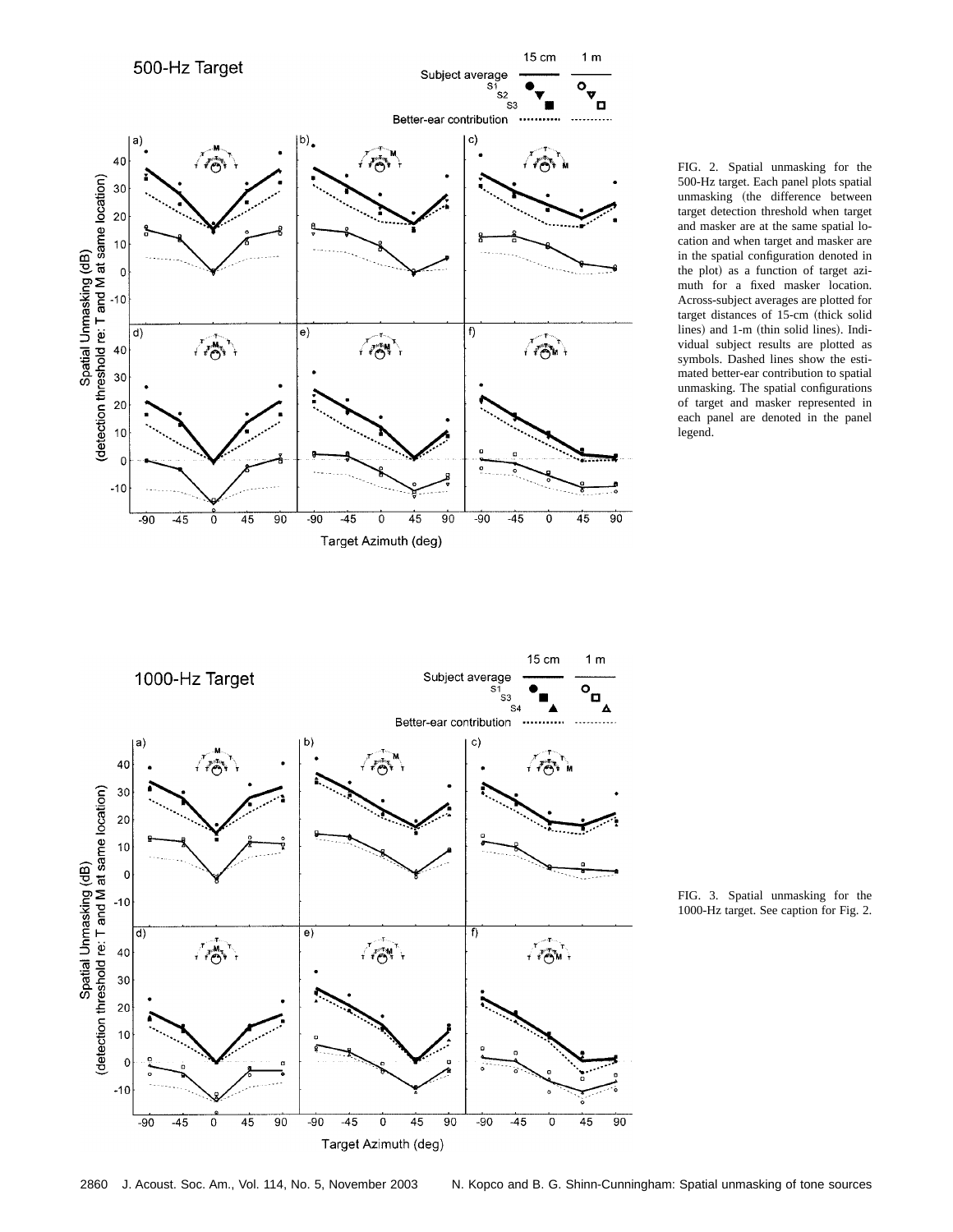for distant targets. For example, in Fig. 3e, the difference between thresholds for the  $-90^\circ$  and  $45^\circ$  targets is more than  $25$  dB for nearby targets (thick line) but less than  $20$  dB for distant targets (thin line).

Similarly, spatial unmasking resulting from a fixed angular separation of target and masker is larger for nearby maskers than for distant maskers. For example, as discussed above, for a 1000-Hz target when the masker is at  $(45^{\circ}, 15)$ cm) [Fig.  $3(e)$ ], spatial unmasking for a 15-cm target (thick line) decreases by more than 25 dB when the target azimuth changes from  $-90^{\circ}$  to  $+45^{\circ}$ . However, when the masker is at  $(45^{\circ}, 1 \text{ m})$  [Fig. 3(b)], this same angular displacement of the 15-cm target (thick line) produces a change in spatial unmasking of roughly 20 dB (compare the leftmost point and the point producing the least spatial unmasking, where the target is at  $45^{\circ}$ ).

Angular separation of target and masker can actually make performance worse when target distance differs from masker distance. Usually, separating target and masker in azimuth improves target detectability compared to when the target and masker are in the same direction, but not in every case. When the masker is at  $0^{\circ}$  (panels a and d in both Figs. 2 and 3) the least amount of spatial unmasking occurs (thresholds are highest) when the target is at  $0^{\circ}$  (the same direction as the masker); when the masker is at  $45^{\circ}$  (panels b and  $e$  in Figs. 2 and 3) the least unmasking arises when the target is in the 45° masker direction. However, when the masker is at  $90^{\circ}$  (panels c and f in Figs. 2 and 3), angular separation of target and masker does not always increase the amount of unmasking. Specifically, for a masker at  $(90^{\circ}, 1)$ m) [Figs.  $2(c)$  and  $3(c)$ ] there is less spatial unmasking when the 15-cm target (thick line) is at  $45^{\circ}$  than when it is at 90 $^{\circ}$ . Similarly, for a masker at  $(90^{\circ}, 15 \text{ cm})$  [Figs. 2(f) and 3(f)] the amount of spatial unmasking for a  $1-m$  target (thin line) is either equal  $[500-Hz$  target; Fig. 2(f)] or greater  $[1000-Hz]$ target; Fig. 3 $(f)$ ] when the target is at 90 $^{\circ}$  compared to 45 $^{\circ}$ .

Finally, independent of target or masker distance, the same angular separation of target and masker tends to produce less spatial unmasking as the masker laterality increases. For example, in Fig. 2(d) when the masker is at  $(0^{\circ},$ 15 cm) and the 500-Hz target is at a distance of 15-cm (thick line), a  $90^\circ$  angular separation of target and masker yields nearly 20 dB of unmasking. However, in Fig.  $2(f)$ , when the masker is at  $(90^{\circ}, 15 \text{ cm})$  and the target is at 15-cm (thick line), the same angular separation of target and masker produces only 10 dB of unmasking.

### **C. Discussion**

Intersubject differences in spatial unmasking may be partially explained by intersubject differences in the size of the BMLD. For instance, subject S1 has the largest BMLDs and exhibits the most spatial unmasking. However, intersubject differences in spatial unmasking could also be caused by differences in the acoustic parameters in the individually measured HRTFs. Analysis of acoustic differences in the measurements and the binaural contribution to spatial unmasking, which are considered further in Sec. IV, suggest that intersubject differences in spatial unmasking are affected both by subject-specific differences in acoustic cues and in different sensitivities to binaural cues.

Many of the current results follow easily predicted patterns. Moving the target closer to the subject improves detection performance (as expected on the basis of an increase in the level of the target reaching the listener); conversely, moving the masker closer degrades detection performance (as expected when the level of the masker at the ears increases). Separating target and masker in angle improves detection performance for most spatial configurations. However, there are other effects that are less intuitive. Unmasking varies more with target azimuth for a 15-cm masker than for a 1-m masker and for a 15-cm target than for a 1-m target. The masker laterality influences the effectiveness of a given angular separation of target and masker, decreasing with masker laterality. Finally, when target and masker are at different distances and the masker is at 90°, the amount of unmasking can actually decrease when the target is at 45° compared to when the target is in the same direction as the masker (this is essentially a case where there is "spatial masking,'' i.e., where performance is actually worse when the sources are spatially separated compared to when they are at the same location).

Apparent discrepancies in the amount of spatial unmasking observed in previous studies are actually consistent with the current results. For example, the current study found more spatial unmasking for 1-m sources when the masker is at 0° compared to when the masker is at 90°. Thus, the relatively large amount of spatial unmasking observed by Gatehouse (1987) compared to that found by Santon (1987) and Doll and Hanna (1995) may be caused by the fact that Gatehouse fixed the masker in front of the listener and varied target azimuth, whereas Santon and Doll and Hanna fixed the target in front of the listener and varied masker azimuth.

### **III. HRTF MEASUREMENTS**

The acoustic factors that influence spatial unmasking can be characterized by analysis of the HRTFs used in the simulations. Three acoustic characteristics of the HRTFs influence the performance in a spatial unmasking task: the magnitude spectra of, the interaural level differences (ILDs) in, and the interaural time differences (ITDs) in the signals reaching the two ears. The magnitude spectra of the HRTFs determine the intensity of the sound at the ears and thus the amount of spatial unmasking resulting from better-ear effects. ITDs and ILDs determine the amount of binaural unmasking. In this section, these parameters are analyzed for the individually measured HRTFs.

Individual HRTFs for the four human subjects are compared both to values measured for a KEMAR acoustic manikin (using the same measurement techniques used for the individual subjects) and those predicted from a spherical model of the head assuming a perfect point source. While the literature contains descriptions of both KEMAR (Brungart and Rabinowitz, 1999) and spherical-head model (Duda and Martens, 1998; Shinn-Cunningham *et al.*, 2000) HRTFs for sources near the listener, the current analysis compares these "generic" models to human measurements to determine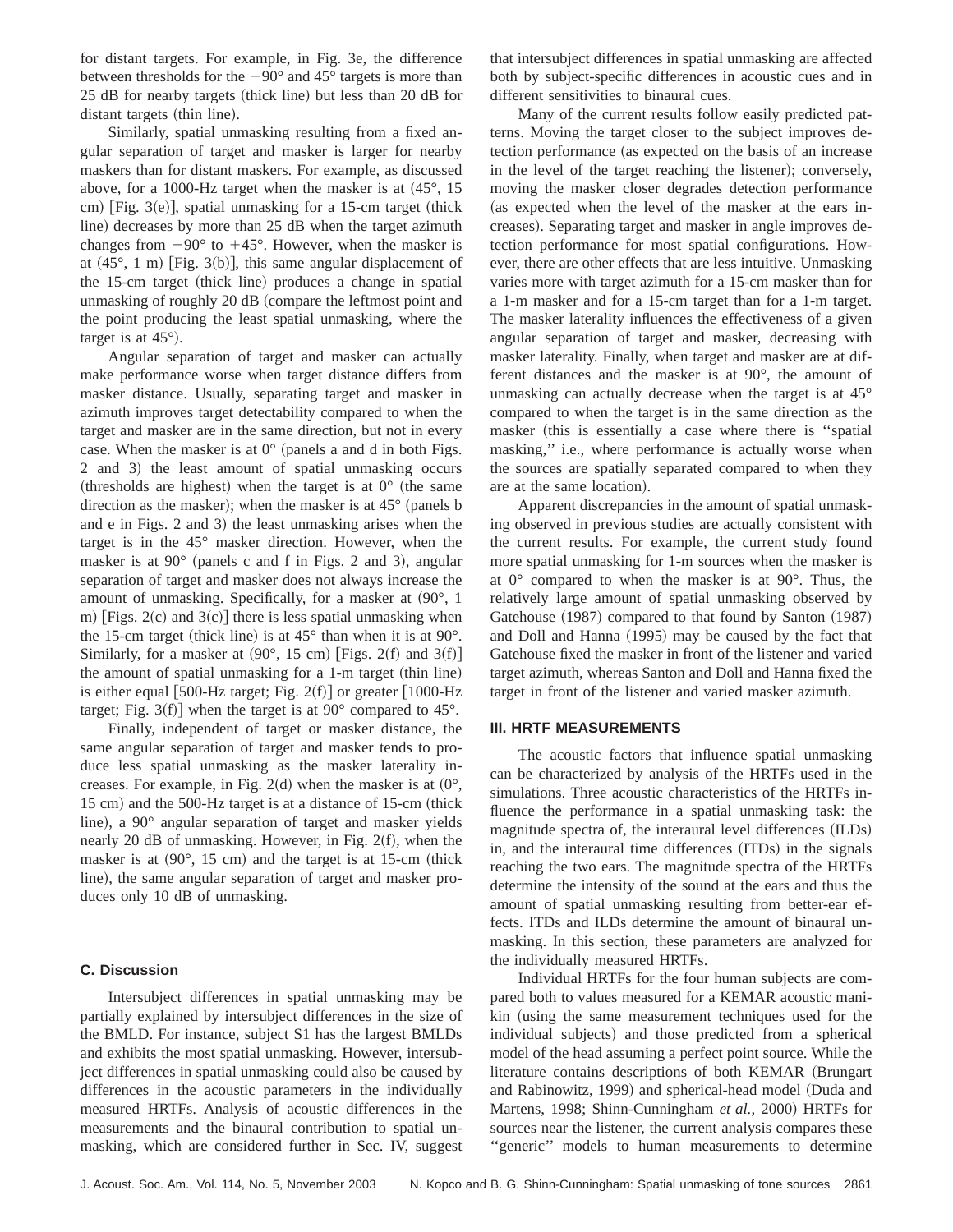whether the models capture the acoustic effects that are important for predicting the amount of spatial unmasking as a function of nearby target and masker locations. As noted in Sec. II, the current measurements do not try to compensate for the radiation characteristics of the loudspeaker used; as such, any consistent discrepancies between predictions from a spherical-head model and measured results (from KEMAR and the human subjects) may reflect influences of the radiation characteristics of the loudspeaker used (which is not a point source) or other differences between the assumptions of the spherical-head model and properties of the physical sources and heads measured.

### **A. Methods**

KEMAR HRTFs were measured using a procedure identical to that used for the human listeners (see description in Sec. II). HRTF predictions for a spherical head model (Brungart and Rabinowitz, 1999; Shinn-Cunningham *et al.*, 2000) were computed using a head with radius of 9-cm and diametrically opposed ears. These results are compared to the HRTFs measured for the four subjects who participated in the spatial unmasking experiment.

For all of the HRTFs, the magnitude spectra, ILD, and ITD were determined for the equivalent rectangular band (ERB) centered at a given frequency. Magnitude spectra were calculated as the rms energy in the HRTF falling within each ERB filter (100-Hz width centered at 500 Hz and 136-Hz width centered at 1000 Hz). ILDs were computed as the difference in the magnitude spectra for the left and right ears. ITD was first estimated as a function of frequency by taking the difference between the right- and left-ear HRTF phase angles at each frequency *f* and dividing by  $2\pi f$ . The ITD in each ERB filter was then estimated as the average of the ITD values for the frequencies falling within each ERB filter.

### **B. Results**

#### **1. Intensity effects**

Figure 4 shows the magnitude of the ERB-filtered HRTFs at 500 [Fig. 4(a)] and 1000 Hz [Fig. 4(b)] for the left ear relative to a source at  $(0^{\circ}, 1 \text{ m})$ . (Recall that HRTFs were measured only for sources to the right of the listener and that this analysis assumes left-right symmetry.! Results are shown as a function of the target azimuth for individual human subjects (symbols), the across-human-subject average (solid line), KEMAR (dotted line), and a spherical head model (dashed line). Distant sources are represented by open symbols and thin lines; near sources are shown by filled symbols and thick lines.

Not surprisingly, for both frequencies the spectral gain is larger for near sources (thick lines) than far sources (thin lines). However, in addition to an overall shift in level, the dependence of the HRTF level on source azimuth differs for the two distances. Specifically, for the 15-cm distance (thick lines), the gain to the ipsilateral ear  $(i.e.,$  the gain for sources at negative azimuths) grows rapidly with source eccentricity compared to the 1-m distance, while the gain to the contralateral ear (positive azimuths) changes similarly with source angle for both distances (compare thick and thin lines).



FIG. 4. Left-ear HRTF spectrum levels in ERB filters, relative to the left-ear HRTF for a source at  $(0^{\circ}, 1 \text{ m})$ . Results are shown for individual listeners, KEMAR, and the spherical head model as a function of source position. (a) 500 Hz. (b) 1000 Hz.

Overall, intersubject differences are modest for the more distant source (consider the open symbols in each panel). However, there are larger intersubject differences for the 15-cm source positions (filled symbols). For instance, at both frequencies [Figs. 4(a) and (b)], the 15-cm HRTF gain for subject S1 (filled circles) is generally  $5-10$  dB larger than for the other subjects, except at 45° where all HRTFs are similar.

For a 15-cm source at both 500 Hz [Fig.  $4(a)$ ] and 1000 Hz  $[Fig. 4(b)]$ , KEMAR (thick dotted lines) and sphericalhead gains (thick dashed lines) generally fall within the range of values observed for the four human subjects (filled symbols) measured in this study. However, in Fig.  $4(b)$  for a 1-m source, KEMAR measurements (thin dotted lines) and model predictions (thin dashed lines) slightly underestimate the 1000-Hz gain to the ipsilateral ear compared to the individual subject results (lines fall below symbols for azimuths of  $-45^{\circ}$  and  $-90^{\circ}$ ). At 500-Hz [Fig. 4(a)], the 1-m KEMAR measurements (thin dotted lines) fall within the range of results obtained from the human subjects (open symbols); however, the spherical head model results (thin dashed lines) fall below the subject measurements (open symbols) for ipsilateral sources (sources at  $-45^{\circ}$  and  $-90^{\circ}$ ).

While, intuitively, we expect the level of the signal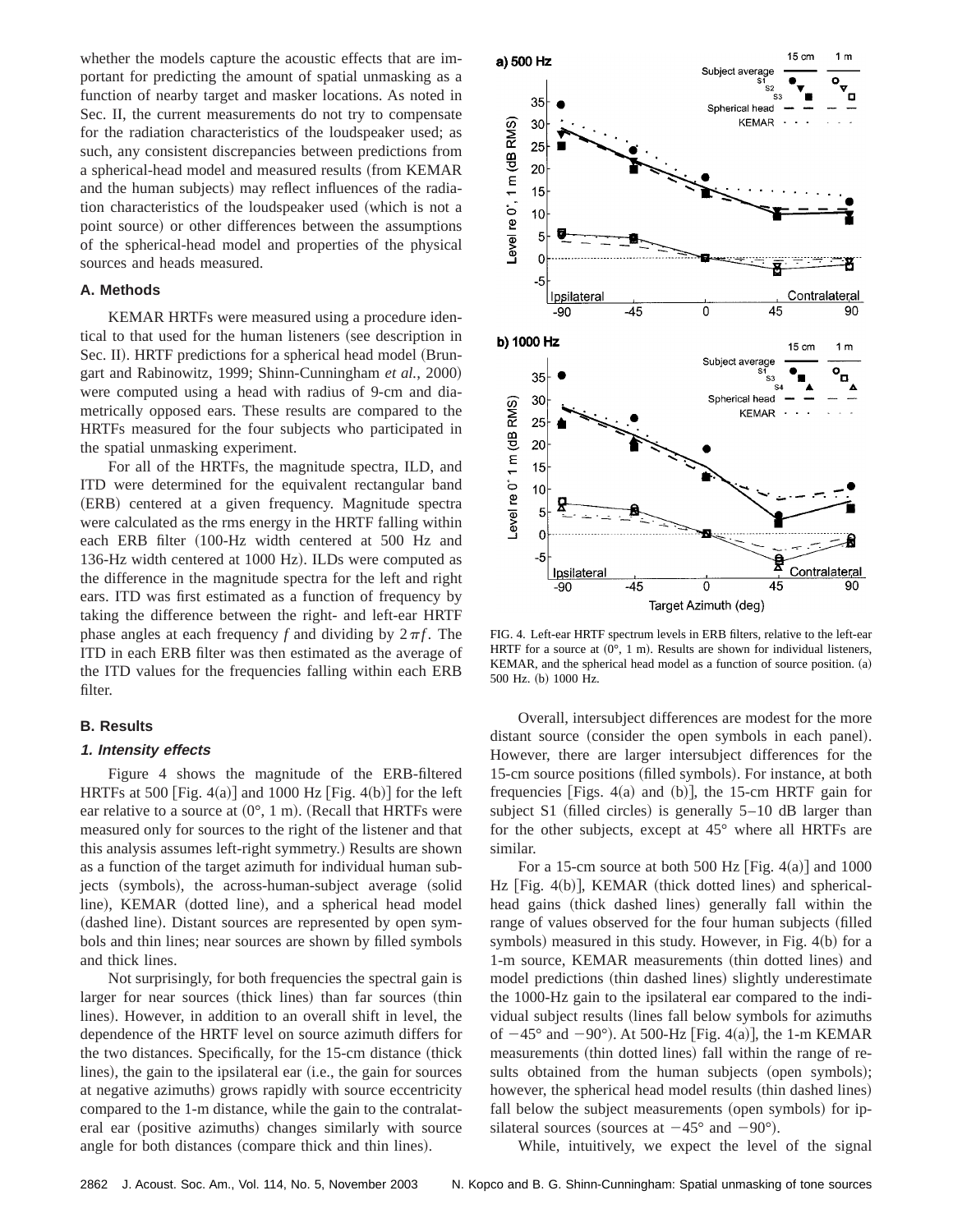

FIG. 5. ILDs and ITDs in HRTFs for individual subjects, KEMAR manikin, and the spherical head model.  $(a)$  500 Hz.  $(b)$  1000 Hz.

reaching the ears to vary monotonically with lateral angle of the source, human HRTF measurements show that this is not strictly true. In particular, the 1000-Hz human measurements [symbols and solid lines in Fig. 4(b)] show that less energy reaches the contralateral ear when a source is at 45° than when it is at  $90^{\circ}$  for both source distances (thick and thin lines are nonmonotonic with azimuth) Similarly, at 500 Hz [Fig.  $4(a)$ ] the gain to the contralateral ear is comparable for 45° and 90° sources rather than decreasing for the 90° source (thick and thin lines). This nonmonotonicity which may in part be a consequence of the acoustic ''bright spot;'' e.g., see Brungart and Rabinowitz  $(1999)$  is underestimated in both the spherical-head model (dashed lines) and KEMAR (dotted lines) HRTFs, especially at 1000 Hz [compare lines to human subject results for sources at 45°, especially in Fig.  $4(b)$ ].

# **2. Interaural differences**

Figure 5 shows the ILDs and ITDs in the measured HRTFs at 500 and 1000 Hz [Figs.  $5(a)$  and (b), respectively] for the spatial positions used in the study. As in Fig. 4, results for individual subjects (symbols), the across-human-subject average (full lines), KEMAR (dotted lines), and a spherical head model (dashed lines) are shown as a function of target azimuth. Results for near sources are shown in the top of each subplot with heavy lines and filled symbols. Thin lines and open symbols plot results for far sources (bottom row of each half of the figure). The left column shows ILD results and the right column shows ITD results.

ILDs were calculated directly from the measurements plotted in Fig. 4. As a result, there are large intersubject differences in the ILDs (left panels in Fig.  $5$ ) that are directly related to the intersubject differences in the monaural spectral gains. For instance, subject S1 has much larger ILDs at both 500 and 1000 Hz for the 15-cm source  $\int$  filled circles in the left columns of Figs.  $5(a)$  and  $(b)$ ] than any of the other subjects (other filled symbols).

As expected, for both frequencies [Figs.  $5(a)$  and  $(b)$ ] ILDs are much larger for sources at 15-cm (thick lines in top left panels) compared to 1-m (thin lines in the bottom left panels) with ILDs at 500 and 1000 Hz approaching 20 dB for the nearby sources at  $90^{\circ}$  (rightmost point in the top left panels). The spherical-head (dashed lines) and KEMAR (dotted lines) results tend to underestimate ILDs for lateral sources, although for the 500-Hz, 15-cm sources [Fig.  $5(a)$ , top left panel, both spherical-head and KEMAR results are within the range of human observations. Discrepancies between human and model results are most pronounced for a 1000-Hz source at a distance of 1-m [Fig.  $5(b)$ , bottom left panel and are greater for the spherical-head predictions (dashed lines) than KEMAR measurements (dotted lines).

ITDs [the right panels in Figs.  $5(a)$  and  $(b)$ ] vary primarily with source angle and change only slightly with distance and frequency. For most of the measured locations, both spherical-head and KEMAR results are in close agreement with human measurements.

#### **C. Discussion**

Both spherical-head and KEMAR HRTFs provide reasonable approximations to how acoustic parameters in human HRTFs vary with source location. In general, both KE-MAR and the spherical head measurements fall within the range spanned by the individual subject measurements. However, both spherical-head predictions and KEMAR measurements slightly overestimate the gain at the contralateral ear when a source is at  $45^{\circ}$  (especially at 1000 Hz) and tend to modestly underestimate the ILD for sources off midline, particularly at the 1-m distance. These small differences cannot be attributed to loudspeaker characteristics, given that  $(1)$ the discrepancies are similar for both KEMAR measurements (using the same loudspeaker) and spherical-head predictions (assuming a perfect point source) and  $(2)$  the differences are, if anything, larger for the more distant, 1-m source (where the loudspeaker directivity is less influential) than the nearby source. Thus, we conclude that generic HRTF models capture the important features of the HRTFs measured in human subjects and that the effects of the source transmission characteristics do not strongly influence the signals reaching the ears even for nearby sources, at least for the frequencies considered in the current study.

Intersubject differences in the HRTFs are large, especially for nearby sources. Of the four subjects, one subject showed consistently larger spectral gains and consistently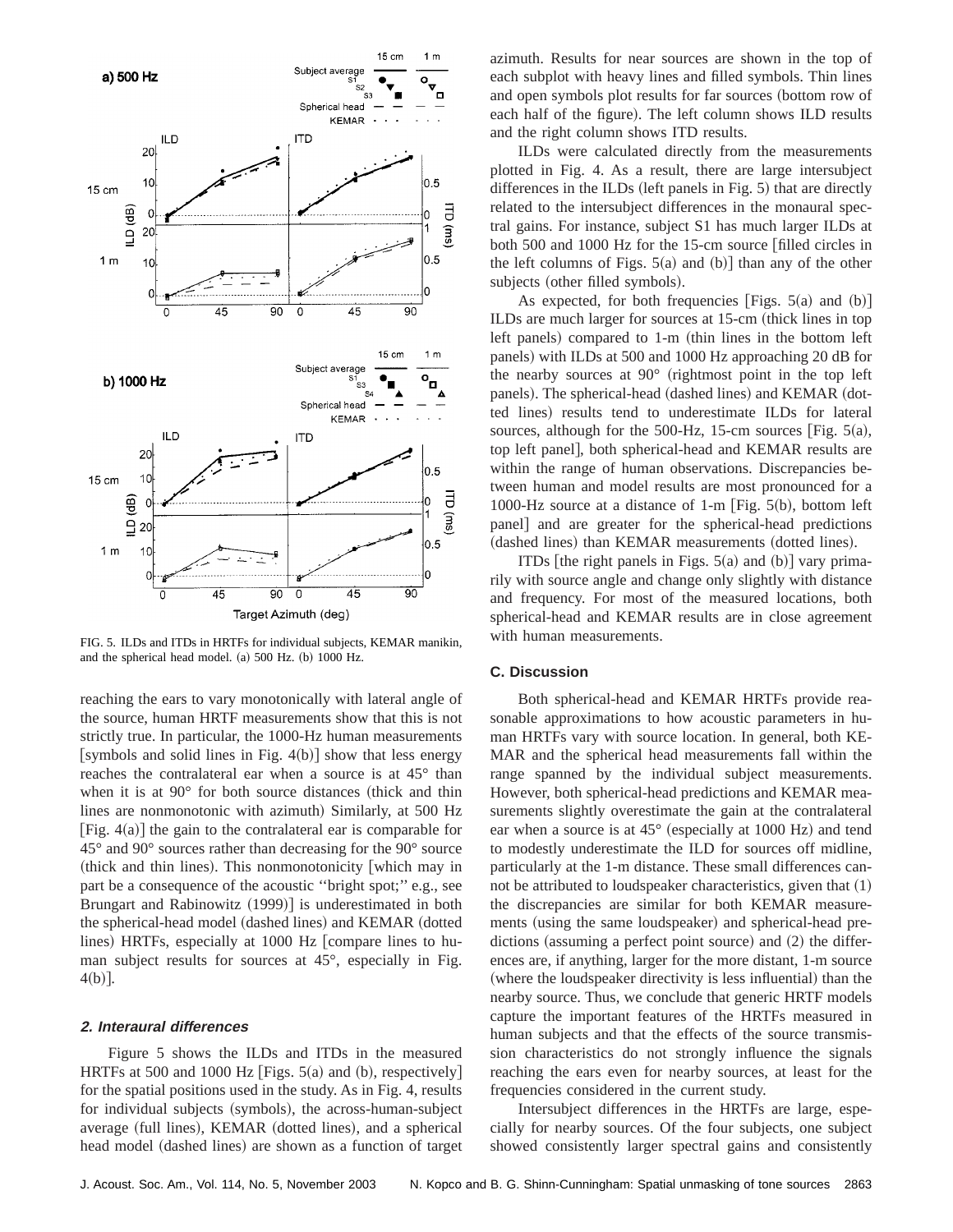larger ILDs than the other subjects when the source was at 15-cm. While it is possible that some of the intersubject differences arise from inaccuracies in HRTF measurement  $(e.g.,)$ from hand-positioning the loudspeaker), the fact that one subject has consistently larger gains and ILDs for all nearby source locations suggests that real anatomical differences rather than measurement errors are responsible for the observed effects. It is also interesting to note that the observed intersubject differences are much smaller for the 1-m source, suggesting that intersubject differences in HRTFs are especially important when considering sources very close to the listener.

# **IV. BETTER-EAR AND BINAURAL CONTRIBUTIONS TO SPATIAL UNMASKING**

### **A. Analysis**

For each subject, estimates of the better-ear and binaural contributions to spatial unmasking were derived from the acoustic parameters of the HRTFs and the behavioral thresholds.

The better-ear contribution to spatial unmasking was estimated by calculating the TMR in the ERB filter centered on the target frequency at the better ear for each spatial configuration when target and masker emit the same level (and thus would yield a TMR of zero when at the same location). The resulting TMR predicts the amount by which target thresholds decrease or increase simply because of acoustic effects at the better ear (i.e., if the calculated TMR is  $+2$  dB, it implies that at detection threshold, the intensity of the target at the better ear was 2 dB more for the given spatial configuration than if the target and masker were at the same spatial location; thus, the better-ear contribution for such a configuration is  $+2$  dB). The subject-specific binaural contribution to spatial unmasking was estimated by subtracting the estimated better-ear contribution to spatial unmasking (derived from individually-measured HRTFs) from the individual behavioral estimates of spatial unmasking.

### **B. Results**

### **1. Better-ear contributions to spatial unmasking**

While intersubject differences in the better-ear contribution to spatial unmasking are large, the trends in the acrosssubject average data capture the important features of the individual data. For brevity, only the across-subject averages are presented in Figs. 2 and 3 for the 500- and 1000-Hz target, respectively, as dashed lines. For all spatial configurations tested, the behaviorally observed amount of spatial unmasking either equals or is larger than the predicted spatial unmasking from better-ear effects (dashed lines fall below or at measured values in all graphs). Thus, even when there are large ILDs in the signals reaching the listener, binaural performance is always better than or equal to predicted performance when listening monaurally with the acoustically better ear.

Better-ear effects account for a large portion of the observed spatial unmasking when target and masker are in the same direction and for the large influence of target and/or masker distance on spatial unmasking. Specifically, the predicted results (dashed lines) are in good agreement with the measured results when the target is at  $0^\circ$  in the left column, at 45° in the middle column, and at 90° in the right column. Generally, angular separation of target and masker increases the better-ear contribution to unmasking (dashed-line predictions generally increase as the target azimuth moves away from the masker azimuth). However, when the masker is at  $90^\circ$  (the right columns in Figs. 2 and 3), better-ear effects either decrease or are roughly the same when the target is at  $45^{\circ}$  compared to  $90^{\circ}$  (dashed-line predictions are either constant or decrease as the target azimuth moves from 90° to 45°). Better-ear contributions to unmasking change more with target azimuth when the target is at 15-cm (thick dashed lines) than at 1-m (thin dashed lines), primarily because, for nearby sources, small positional changes cause large changes in the relative distance from source to the better ear.

Finally, differences between mean subject results (solid lines) and predicted better-ear effects (dashed lines) are generally larger for the 500-Hz target (Fig. 2) than the 1000-Hz target  $(Fig. 3)$ , suggesting that the better-ear contributions to unmasking are relatively more important (i.e., account for a greater portion of the observed amount of spatial unmasking) for the 1000-Hz target than the 500-Hz target. This is true both because the better-ear effects are larger in absolute terms and because the additional spatial unmasking for which better-ear effects cannot account is smaller at 1000 Hz than at 500 Hz.

### **2. Binaural contributions to spatial unmasking**

Figures 6 and 7 show the estimated binaural contribution to spatial unmasking for the 500- and 1000-Hz target, respectively. The binaural contribution was calculated for each individual subject by subtracting the estimated better-ear contribution (the across-subject average of which is shown by dashed lines in Figs.  $2$  and  $3$ ) from the total amount of spatial unmasking (symbols in Figs. 2 and 3). Both Figs. 6 and  $7$ show results for each subject who performed that condition in a separate subplot. Each subplot is divided into six panels corresponding to the six masker locations (laid out as indicated in the legend). In each panel, symbols plot the mean binaural contribution to spatial unmasking (averaged across the repeated adaptive runs). The error bars show the *range* of thresholds obtained across the repeated adaptive runs for each condition. Results are shown for both the far target  $(gray)$  and the near target  $(black)$  as a function of target azimuth. Figures 6 and 7 also show model predictions (lines), which are derived and discussed in Sec. V.

Even though intersubject differences are large, there are a number of trends that are consistent across subjects. Not surprisingly, for both target frequencies (Figs.  $6$  and  $7$ ) there is no unmasking beyond the better-ear contribution when target and masker are at the same spatial location (the binaural gain is near zero when the target is at  $0^\circ$  in the left columns, at 45° in the middle columns, and at 90° in the right columns of Figs. 6 and 7). In fact, only the 500-Hz results for subject  $S1$  [Fig. 6(a)] show any binaural unmasking when target and masker are at the same off-median-plane direction but at different distances. For example, looking at the top right panel of Fig.  $6(a)$  [masker at  $(90^{\circ}, 1 \text{ m})$ ], the binaural gain is posi-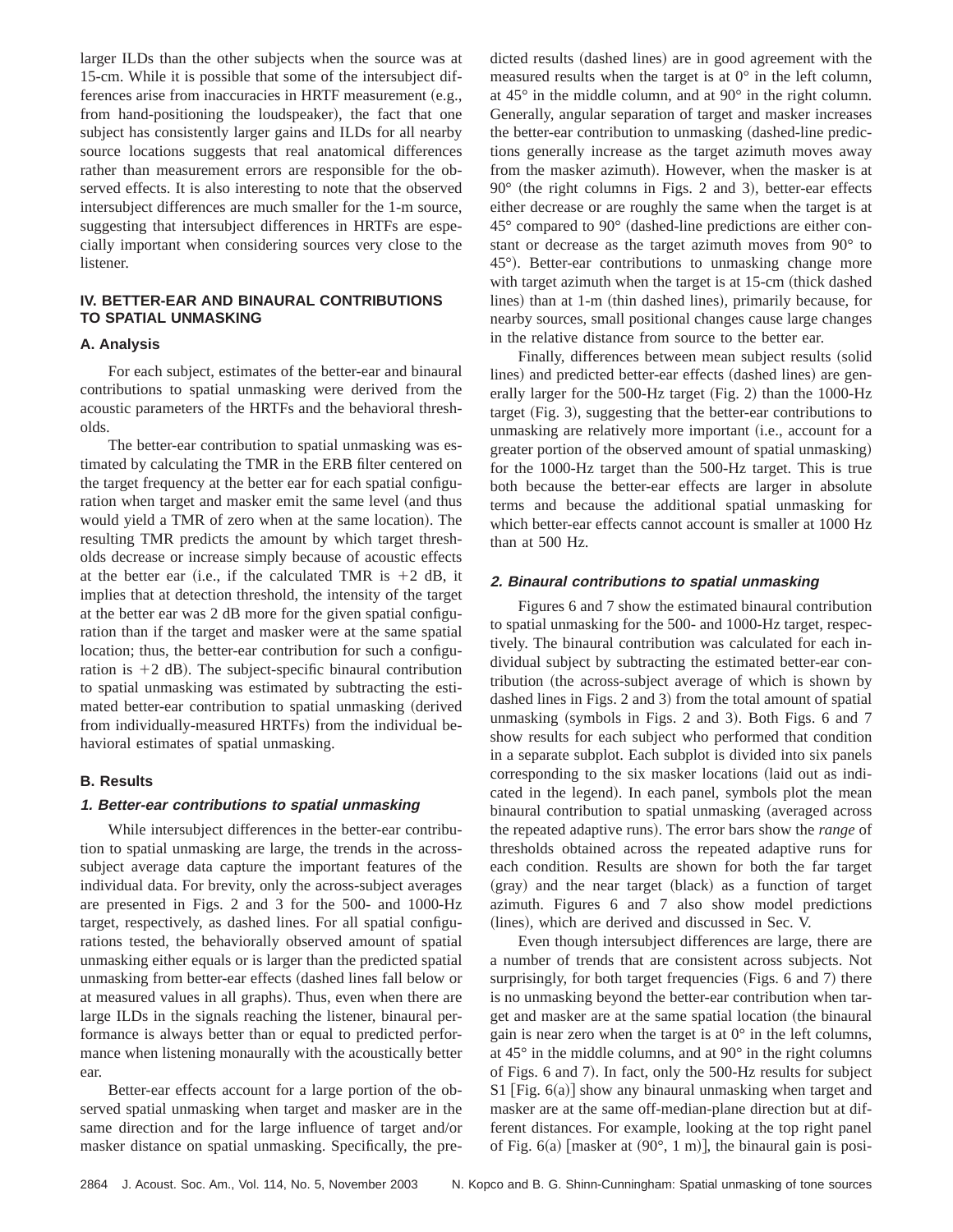

tive when the target is at  $(90^{\circ}, 15 \text{ cm})$  (black circle); in the bottom right panel of Fig.  $6(a)$  [masker at  $(90^{\circ}, 15 \text{ cm})$ ], the binaural gain is positive when the target is at  $(90^{\circ}, 1 \text{ m})$  (gray square).

Overall, target distance has relatively little impact on the binaural component of the spatial release from masking (black and gray symbols are generally comparable within each panel). However, masker distance influences results for all subjects, particularly for the  $500$ -Hz results (Fig. 6) when the masker is located at  $90^{\circ}$  (right panels). In these configuFIG. 6. Estimated binaural contribution to spatial unmasking for the 500-Hz target. Each panel plots the amount of binaural unmasking for one masker position for both the 15-cm and 1-m target. Symbols show estimates for individual subjects with error bars showing the range of results across multiple adaptive runs. Lines trace a 2-dB range around the predicted amount of binaural unmasking from the Colburn (1977a) model for the 15-cm (dashed black lines) and 1-m (solid gray lines) target. The layout of the spatial configurations of target and masker represented in each panel are shown in the legend. (a) Subject S1. (b) Subject S2. (c) Subject S3.

rations, binaural unmasking is smaller when the masker is at 15-cm (lower right panel) than when it is at 1-m (upper right panel).

In general, the binaural contribution to spatial unmasking is larger for the 500-Hz target (Fig. 6) than the 1000-Hz target  $(Fig. 7)$ . For both target frequencies, the amount of binaural unmasking tends to be largest when the masker is at  $0^{\circ}$  (left panels in each subplot) and decrease as the masker is displaced laterally (center and right panels in each subplot). Similarly, the change in binaural unmasking with target



FIG. 7. Estimated binaural contribution to spatial unmasking for the 500-Hz target. See caption for Fig. 6.  $(a)$  Subject S1.  $(b)$  Subject S3.  $(c)$ Subject S4.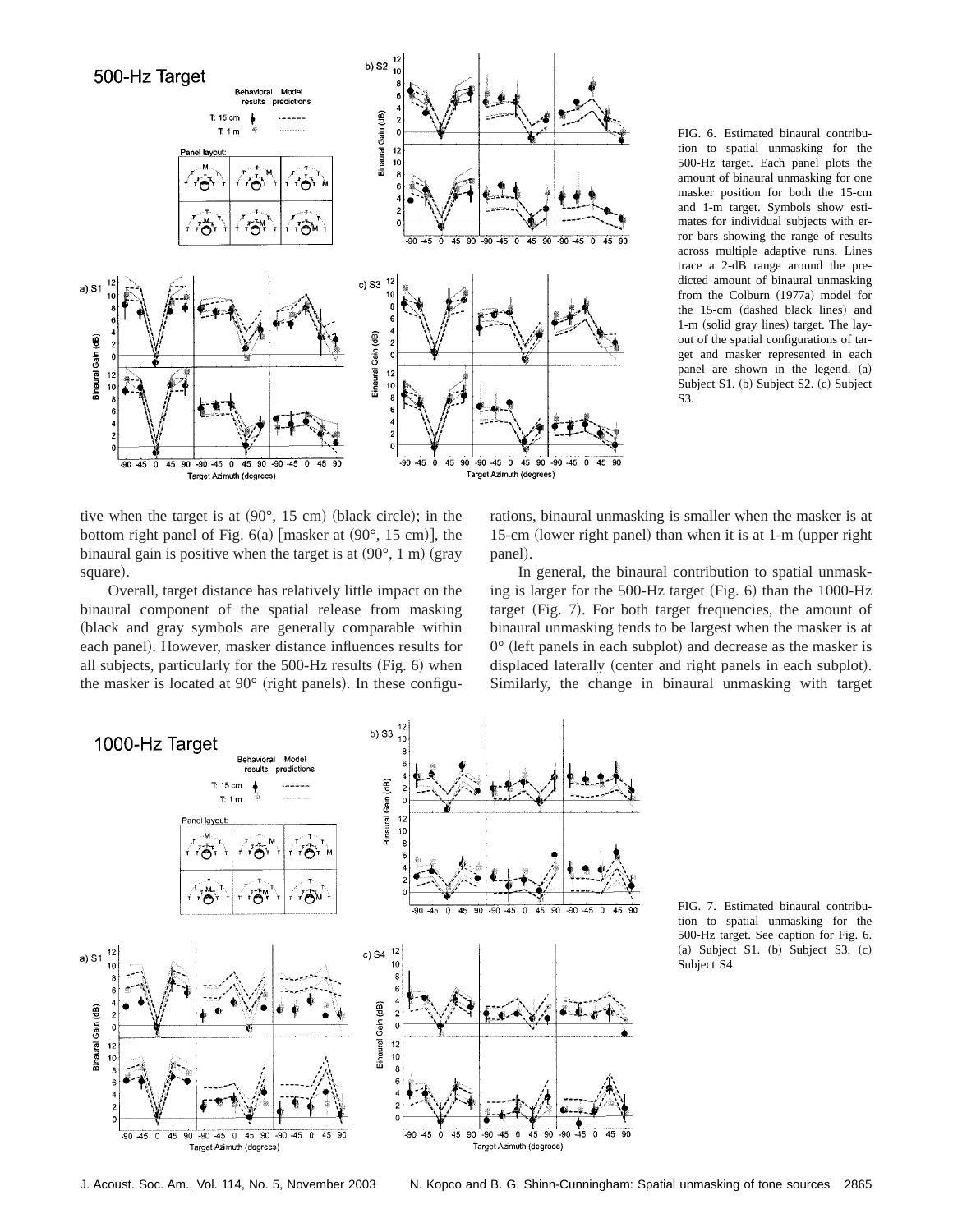angle (i.e., the modulation of binaural gain with target azimuth) is smaller when the masker is laterally displaced (right panels) than when the masker is at  $0^{\circ}$  (left panels), particularly for the 1000-Hz target  $(Fig. 7)$ . For instance, looking at the bottom left panel of Fig. 7(a), when the masker is at  $(0^{\circ},$ 15 cm) the binaural contributions to spatial unmasking for the 1000-Hz target for subject S1 range from 0 to 8 dB depending on the target azimuth. However, when the masker is at  $(90^{\circ}, 15 \text{ cm})$  [bottom right panel in Fig. 7(a)], binaural unmasking is roughly constant, independent of target angle  $({\rm roughly~0-2~dB}).$ 

The angular separation of target and masker that leads to the greatest amount of binaural unmasking depends on target frequency. For the  $500$ -Hz target (Fig. 6), binaural unmasking tends to be greatest when target and masker angles differ by about  $90^{\circ}$  (for example, in the right columns of Fig. 6 where the masker is at 90°, the unmasking is generally greatest when the target is at  $0^{\circ}$ ). However, for the 1000-Hz target (Fig. 7), binaural unmasking tends to be greatest when target and masker angles differ by roughly  $45^{\circ}$  (in the right columns of Fig. 7 where the masker is at 90°, the amount of unmasking tends to be greatest when the target is at  $45^{\circ}$ ).

# **C. Discussion**

Better-ear factors contribute significantly to spatial unmasking for all of the spatial configurations tested. Better-ear effects are larger at 1000 Hz than 500 Hz and are larger when the target is at 15-cm compared to when the target is at 1-m. The better-ear contribution to spatial unmasking does not always increase monotonically with angular separation of target and masker. In particular, when the masker is at 90°, displacing the target toward the median plane can lead to decreases in the TMR at the better ear, especially if the target and masker are at different distances. This result helps explain why angular separation of target and masker does not always improve detection performance.

Subjects show large differences in their ability to use binaural cues in detection tasks. For subject S1, binaural differences can decrease detection thresholds by as much as 12 dB at 500 Hz [see Fig.  $6(a)$ ]; for subject S2 binaural differences provide at most 7 dB of unmasking [Fig.  $6(b)$ ]. These intersubject differences in the binaural component of spatial unmasking roughly correlate with differences in BMLDs (Table I); however, intersubject differences in binaural sensitivity for one masker location do not predict results in other spatial configurations. For example, in the 500-Hz conditions when the masker is at  $0^{\circ}$ , subjects S1 and S3 [left columns in Figs.  $6(a)$  and  $(c)$ ] have larger binaural components of spatial unmasking than subject  $S2$  [left column in Fig. 6(b)]. However, when the masker is at 90 $^{\circ}$  [right columns of Figs. 6(a)–  $(c)$ , all three subjects exhibit essentially the same amount of binaural unmasking. This result suggests that intersubject differences in binaural sensitivity cannot be fully captured with a single ''binaural sensitivity'' parameter at each frequency *[the degree to which intersubject differences can be* predicted by Colburn's (1977b) model is considered further in Sec.  $V$ .

The magnitude of interaural level differences in the masker appears to have a large effect on the amount of binaural masking. For both target frequencies (Figs.  $6$  and 7), binaural unmasking is greatest when the masker is at  $0^{\circ}$  (and ITDs and ILDs in the masker are near zero; left columns in each subplot); when the masker is at  $45^{\circ}$  and  $90^{\circ}$  (center and right columns in each subplot), the amount of binaural unmasking decreases for the same angular separation of target and masker (i.e., even for roughly the same difference in target and masker ITD). When the masker is off to the side (right columns in the subplots of Figs. 6 and 7), the binaural contribution to spatial unmasking is also smaller when the masker is at 15-cm (when ILDs are very large; bottom right panels) compared to 1-m (when ILDs are smaller; top right panels). These effects are consistent with past reports showing that the BMLD decreases with masker ILD (e.g., see Durlach and Colburn, 1978, p. 433).

In general, the maximum difference in interaural phase difference (IPD) cues for target and masker arises when the ITDs for target and masker differ by one-half the period of the target frequency. For a 500-Hz target, the ITDs in target and masker need to differ by roughly 1 ms to maximize binaural unmasking. For a 1000-Hz target, the ITDs in target and masker need to differ by roughly 500  $\mu$ s. This explains the dependence of maximal binaural unmasking on target and masker separation and frequency: results in Fig. 5 show that an angular separation of about 90° causes target and masker ITDs to differ by roughly  $1$  ms (maximizing IPD differences in target and masker for a 500-Hz target) whereas an angular separation of about 45° causes target and masker ITDs to differ by roughly 500  $\mu$ s.

### **V. BINAURAL MODEL PREDICTIONS**

### **A. Analysis**

Subject-specific predictions of binaural unmasking were calculated using a modified version of the Colburn (1977a, 1977b) model (a description of the current implementation of the model is provided in the Appendix). Predictions depend on six parameters, evaluated at the target frequency: the ITDs and ILDs in both target and masker; the binaural sensitivity of the listener; and the spectrum level of the masker at the more intense ear relative to the absolute, monaural detection threshold in quiet.

The ITDs and ILDs used in the predictions were taken from the analysis of the cues present in the HRTFs. The ITD and ILD in masker were calculated from the values averaged over the ERB filter centered on the target frequency (see Fig. 5). The ITD and ILD in the target were taken directly from the HRTF values at the target frequency (not averaged over the ERB). Binaural sensitivity at each frequency was set to the measured BMLD for each subject and target frequency (Table I). For both the  $500-$  and  $1000-Hz$  targets, the monaural detection threshold (parameter K in the model) was set to 44 dB/Hz.

# **B. Results**

Model predictions are plotted alongside behavioral estimates of the binaural contribution to spatial unmasking in Figs. 6 and 7 (for the 500- and 1000-Hz targets, respectively). In order to be somewhat conservative in identifying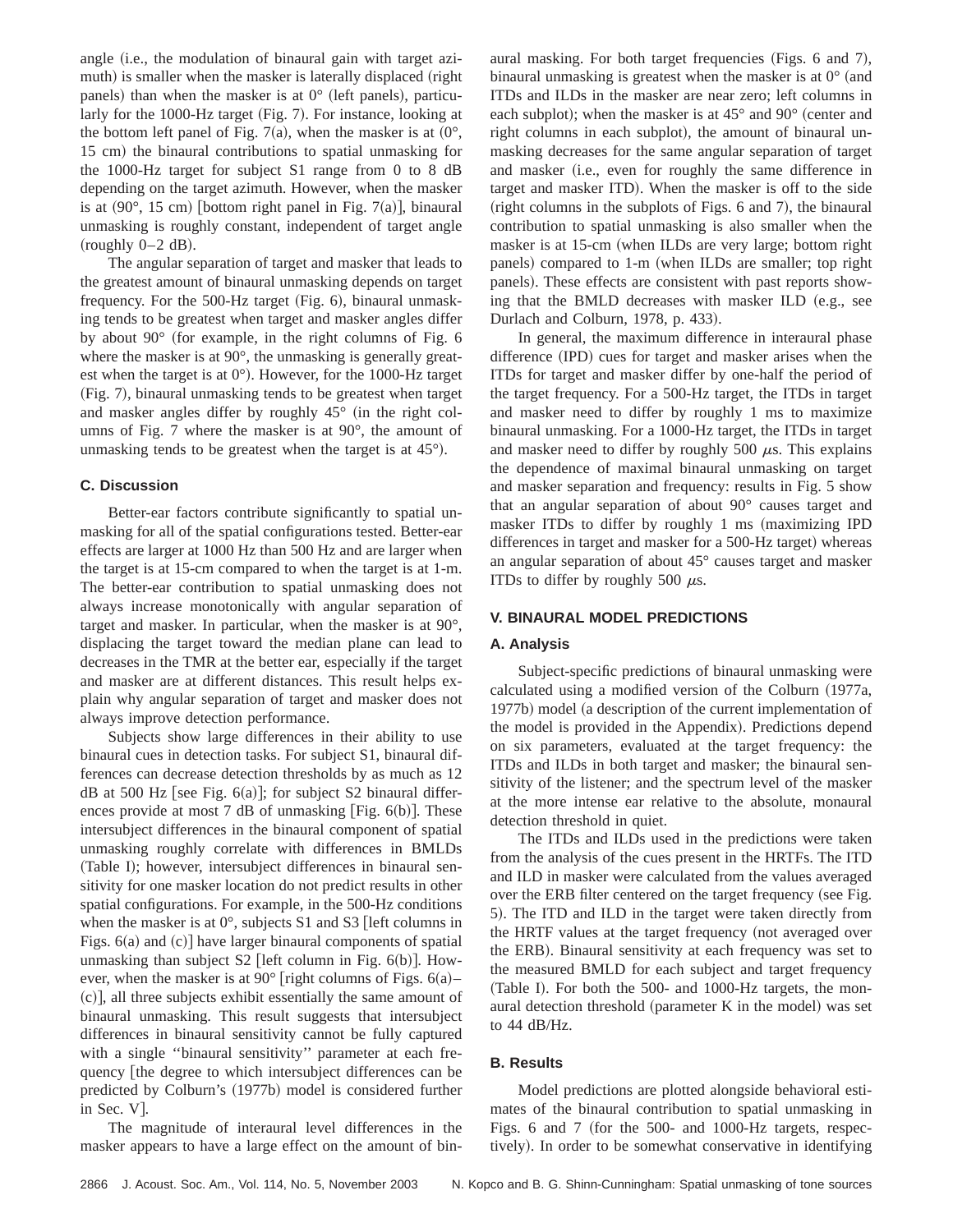conditions where the model fails to account for behavioral data, parallel lines plot a range of  $\pm 1$  dB around the actual model predictions. Predictions for the nearby target are shown as dashed black lines; predictions for the far target are shown as solid gray lines.

Model predictions of binaural unmasking are nonnegative for all spatial configurations. Predictions are exactly zero whenever the target and masker are at the same spatial location and positive whenever the target and masker have differences in either their IPDs or ILDs at the target frequency. Thus, in theory, predictions of binaural unmasking are positive whenever the target and masker are at different distances but in the same direction off the median plane because of differences in ILDs in target and masker. However, in practice, predictions are near zero for all configurations when the target and masker are in the same direction for subjects S2, S3, and S4 [Figs. 6(b), 6(c), 7(b), and 7(c)]. Predictions for subject S1 [who has the largest ILDs for 15-cm sources and the largest BMLDs at both frequencies; Figs.  $6(a)$  and  $7(a)$  are greater than zero for both target frequencies when the target and masker are at different distances but the same (off-median-plane) direction. For instance, in the top center and top right panels of Figs.  $6(a)$  and  $7(a)$  [masker at  $(45^{\circ}, 1 \text{ m})$  and  $(90^{\circ}, 1 \text{ m})$ ], the black dotted lines (predictions for the target at  $15 \text{ cm}$ ) are above zero for all target azimuths, including the target at 90°; in the bottom center and right panels of Figs.  $6(a)$  and  $7(a)$  [masker at  $(45^{\circ})$ , 15 cm) and  $(90^{\circ}, 15 \text{ cm})$ , the gray solid lines (predictions for the target at  $1 \text{ m}$  are positive for all azimuths.

Binaural unmasking predictions are generally larger at  $500$  Hz (Fig. 6) than 1000 Hz (Fig. 7). At both frequencies, binaural unmasking varies with angular separation of target and masker; however, the angular separation that maximizes the predicted spatial unmasking depends on frequency. As in the behavioral results, predicted binaural unmasking is greatest when the target and masker are separated in azimuth by  $90^{\circ}$  for the 500-Hz target (Fig. 6) and 45° for the 1000-Hz target  $(Fig. 7)$ , corresponding to separations that maximize the differences in target and masker IPD at the target frequency (e.g., in the left column of Fig. 6, when the  $500-Hz$ masker is at 0°, the maximum predicted unmasking, shown by the lines, occurs for targets at  $+90^{\circ}$  and  $-90^{\circ}$ ; however, in the left column of Fig. 7, when the 1000-Hz masker is at 0°, the maximum predicted unmasking generally occurs for targets at  $+45^{\circ}$  and  $-45^{\circ}$ ).

Also consistent with behavioral results, the maximum predicted amount of binaural unmasking decreases with masker ILD. As a result, the predicted amount of binaural unmasking varies with masker location, systematically decreasing with increasing masker angle and decreasing when the masker is at 15-cm compared to 1-m. For instance, predicted levels of unmasking are generally largest when the masker is at  $0^{\circ}$  (left columns of Figs. 6 and 7) and decrease as the masker is laterally displaced (center and right columns). Similarly, the amount of unmasking tends to be larger for the top rows of data in Figs. 6 and 7, when the masker is at 1-m, than in the bottom rows of data, when the masker is at 15-cm.

Model predictions capture much of the variation in bin-

aural unmasking; however, there are systematic prediction errors that are large compared to the intrasubject variability. (Note that the standard error in the mean behavioral results is less than or equal to 1 dB as a direct result of the experimental procedure. The error bars in the figure are even more conservative, showing the *range* of thresholds obtained over multiple runs.)

Predictions are first compared to behavioral results for the 500-Hz target (Fig. 6). Predictions for subject S1 agree well with behavioral results when the masker is at  $(0^{\circ}, 15)$ cm) [bottom left panel of Fig.  $6(a)$ ] and reasonably well for three other masker locations  $[ (45^{\circ}, 15 \text{ cm}), (90^{\circ}, 15 \text{ cm}),$  and  $(90^{\circ}, 1 \text{ m})$ ; bottom center, bottom right, and top right panels of Fig.  $6(a)$ , respectively]. However, S1 predictions tend to overestimate binaural unmasking for two masker locations  $[$ (0°, 1 m) and (45°, 1 m); top left and top center panels of Fig.  $6(a)$ ]. For subject S2, predictions match behavioral results reasonably well when the masker is at  $0^{\circ}$  [see the top left and bottom left panels of Fig.  $6(b)$ , independent of masker distance (although there are isolated data points for which the model overestimates binaural unmasking), but systematically underestimate binaural unmasking when the masker is at  $45^{\circ}$  and  $90^{\circ}$  for both masker distances [see center and right panels of Fig.  $6(b)$ , where symbols fall above lines]. Results for subject S3 are similar to those of subject S2: predictions are in good agreement with measurements when the masker is in the median plane [left panels of Fig.  $6(c)$  but underestimate binaural unmasking when the masker is laterally displaced [center and right panels of Fig.  $6(c)$ ].

Focusing on the 1000-Hz results  $(Fig. 7)$ , subject S1 predictions generally overestimate binaural unmasking (in all panels in Fig.  $7(a)$ , symbols fall below lines). For subject S3, predictions generally underestimate binaural unmasking, except when the masker is at  $(45^{\circ}, 1 \text{ m})$ , where predictions and measurements are reasonably close [agreement between the measured data points and the prediction lines is good only for the top center panel of Fig.  $7(b)$ ; for all other panels, symbols fall above lines]. Finally, predictions for subject S4 either fit reasonably well or underestimate binaural unmasking when the masker is at  $0^{\circ}$  [left panels of Fig. 7(c)] but overestimate binaural unmasking when the masker is at 45° or  $90^\circ$ , independent of masker distance [see center and right panels of Fig.  $7(c)$ , where symbols fall below lines].

Overall, predictions and behavioral results are in better agreement when the masker is in the median plane than when the masker is at 45° or 90° and for the 500-Hz data compared to the 1000-Hz data.

### **C. Discussion**

The Colburn model assumes that a single value representing binaural sensitivity at a particular frequency can account for intersubject differences in binaural unmasking. This binaural sensitivity parameter was set from BMLD measures taken with a diotic masker and target that was either diotic  $(NoSo)$  or inverted at one ear to produce an interaural phase difference of  $\pi$  (NoS $\pi$ ). These conditions are most analogous to the spatial configurations in which the masker is directly in front of the listener (and the masker is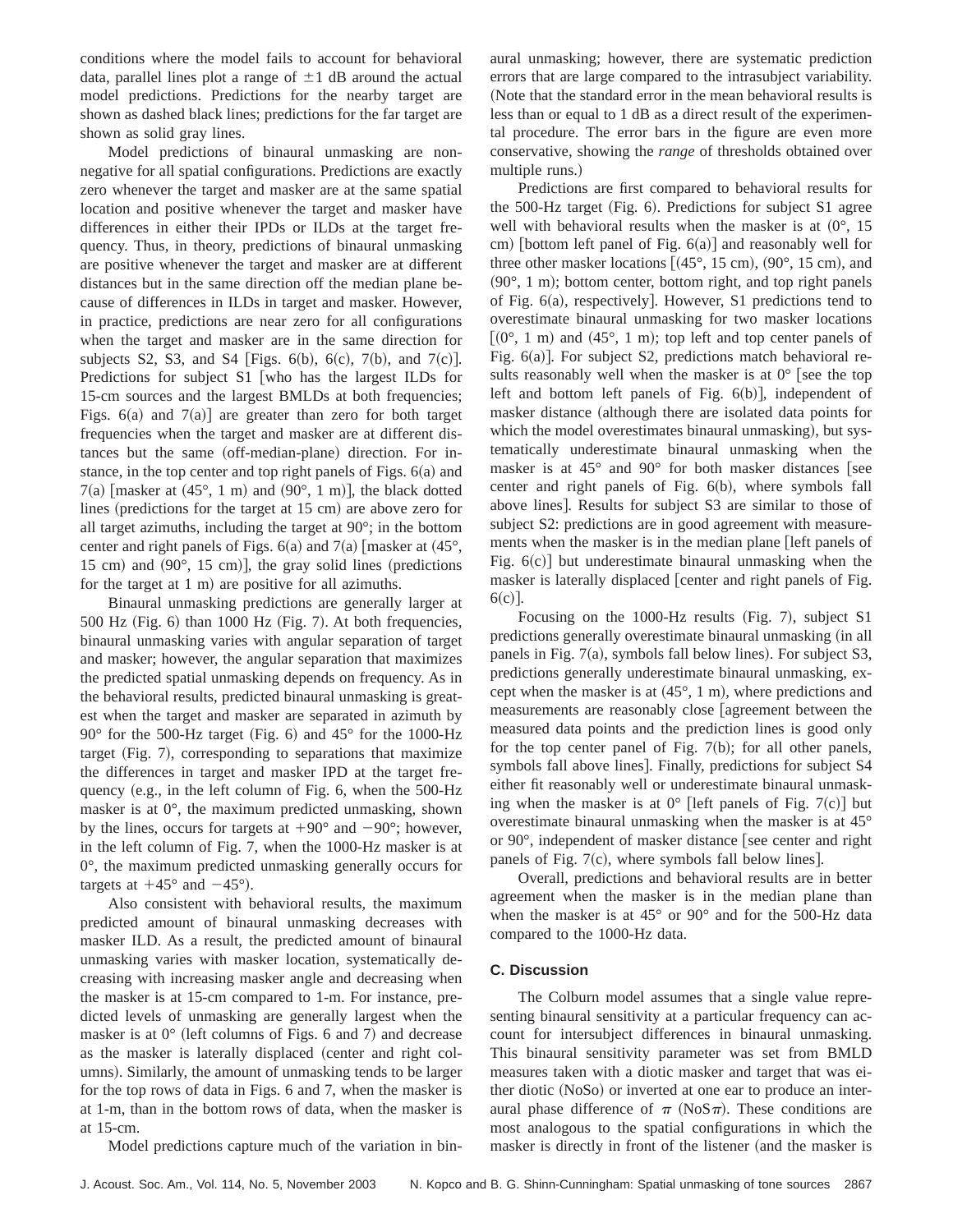essentially diotic). For most of the configurations with the masker at 0°, model predictions agree well with observed results. In contrast, larger discrepancies between the modeled and measured results arise when the masker is at 45° and 90° (conditions in which there are significant ILDs in the masker).

While there are some conditions in which the model predictions consistently over- or underestimate binaural unmasking  $[e.g.,$  results for subject S1 at 1000 Hz in Fig. 7(a) or for subject S3 at 1000 Hz in Fig.  $7(b)$ , there are other conditions for which changing the single subject-specific ''binaural sensitivity'' of the model cannot account for discrepancies between the model predictions and the measurements [e.g., results for subject  $S2$  at 500 Hz in Fig. 6(b) or for subject S4 at 1000 Hz in Fig.  $7(c)$ .

The current results suggest that subjects differ not only in their overall sensitivity to binaural differences, but also in the dependence of binaural sensitivity on the interaural parameters in masker and/or target. In particular, binaural sensitivity appears to depend on the interaural level difference in the masker differently for different subjects. As a result, individualized model prediction errors are generally larger when there are large ILDs in the masker than when the masker has near-zero ILD. While the Colburn model has been tested (and shown to predict results relatively well) in many studies in which target and masker vary in their interaural phase parameters, there are few studies that manipulate the target and masker ILD. These results suggest the need for additional behavioral and theoretical studies of the effects of ILD in binaural detection tasks.

Even though there are specific conditions for which predictions fail to account for the results for a particular subject, the model captures many of the general patterns in results, including the tendency for binaural unmasking to decrease as the ILD in the masker increases and how the amount of binaural unmasking depends on the angular separation of target and masker and the frequency of the target.

# **VI. GENERAL DISCUSSION**

The current study is unique in measuring how tone detection thresholds are affected by target and masker location when sources are very close to the listener. Results show that for sources very close to the listener, small changes in source location can lead to large changes in detection threshold. These large changes arise from changes in both the TMR (affecting the better-ear contribution to spatial unmasking) and ILDs (affecting the binaural contribution to spatial unmasking).

The current results demonstrate how the relative importance of better-ear and binaural contributions to spatial unmasking change with target and masker location, including source distance (in contrast to previous studies that considered only angular separation of relatively distant sources). The relative importance of better-ear contributions to spatial unmasking increases as masker distance decreases, probably because of increases in the ILD in the masker, which reduce the amount of binaural unmasking. The better-ear contribution also increases as target distance decreases, primarily because the TMR changes more rapidly with target angle when the target is near the listener. The relative importance of the better-ear contribution to spatial unmasking increases with target frequency, both because the absolute magnitude of better-ear factors increases and because the binaural contribution to unmasking decreases. For a 500-Hz target, binaural and better-ear factors are roughly equally important when the masker is in the median plane. However, better-ear factors become relatively more important as the masker is displaced laterally, in part because the amount of binaural spatial unmasking decreases with masker ILD. This trend, which is predicted by the Colburn model, helps to explain large differences in the amount of spatial unmasking observed in previous studies (e.g., Ebata et al., 1968; Gatehouse, 1987; Santon, 1987). Specifically, more spatial unmasking arises when the masker is positioned in front of the listener and the target location is varied (leading to near-zero ILDs in the masker) than when the target is fixed in location and the angle of masker is varied (leading to progressively larger ILDs in the masker with spatial separation of target and masker).

Binaural processing contributes up to 10 dB to spatial unmasking for the spatial configurations tested. In theory, differences in target and masker distance cause differences in target and masker ILD when the sources are off the median plane, leading to binaural unmasking. However, in the current study evidence of binaural unmasking resulting from differences in target and masker distance was observed only for Subject S1, who had both the largest BMLDs and the largest ILDs of the four subjects in the study.

Although monaural detection thresholds were not directly measured in the current study, binaural performance is always better than or equal to the performance predicted by analysis of the TMR at the better ear. Thus, the current study does not help to explain results suggesting that binaural performance sometimes falls below monaural performance using the better ear alone, particularly for configurations with large ILDs (Bronkhorst and Plomp, 1988; Shinn-Cunningham *et al.*, 2001). One important distinction between the current study and these previous reports is that the current study measured tone detection for relatively lowfrequency tones, whereas both of the previously cited studies measured speech intelligibility, a suprathreshold task that emphasizes information at higher frequencies. Further studies are necessary to help determine when binaural stimulation may actually degrade performance compared to monaural, better-ear performance.

Intersubject differences in the amount of spatial unmasking are large and arise from individual differences in  $(1)$ HRTFs,  $(2)$  overall binaural sensitivity, and  $(3)$  the way in which binaural sensitivity varies with spatial configuration of target and masker. The Colburn (1977b) model of binaural processing predicts overall trends in behavioral measures of binaural unmasking, but fails to capture subject-specific variations in performance. The spatial configurations for which model predictions are least accurate are the positions for which large ILDs arise in masker and/or target, conditions that have not been extensively tested in previous studies. The current results suggest that the Colburn model must be modified so that subject differences in binaural sensitivity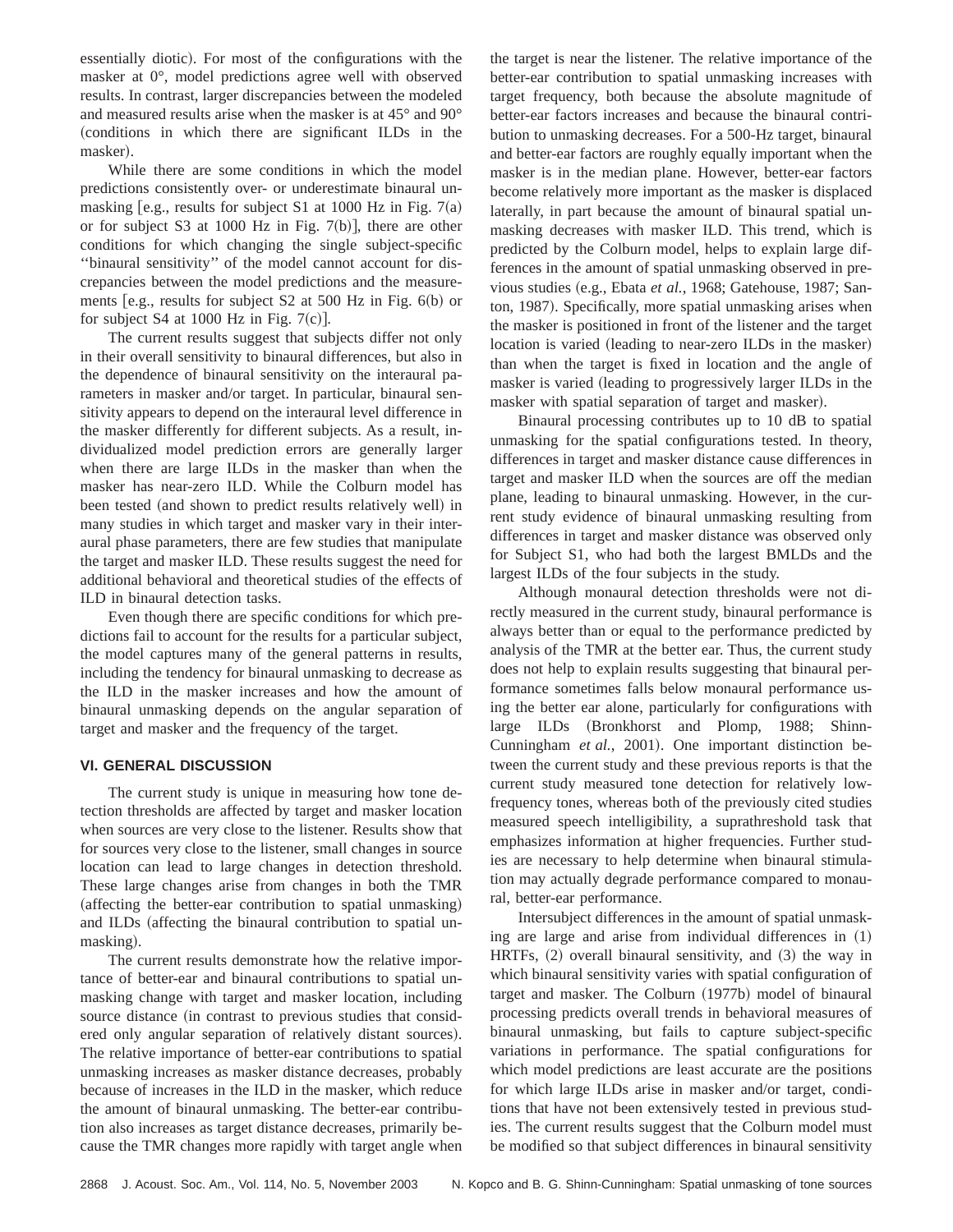vary not only in overall magnitude but as a function of the interaural differences in the masker.

While predictions from the Colburn model (taking into account differences in the stimuli presented to the individual subjects as well as individual differences in binaural sensitivity) cannot account for some small but significant intersubject differences in spatial unmasking, rough predictions of the amount of spatial unmasking capture most of the observed changes in detection threshold with spatial configuration. For instance, generic acoustic models of HRTFs (e.g., KEMAR measurements or spherical-head model predictions) combined with predictions of binaural unmasking using ''average'' model parameters should produce predictions that fall within the range of behavior observed across a population of subjects.

# **VII. CONCLUSIONS**

- $(1)$  Acoustic cues (particularly TMR and ILD) vary dramatically with source distance and direction for nearby sources. Therefore, when source distance varies, the effect of source location on both the better-ear and binaural contributions to spatial unmasking is complex.
- $(2)$  For nearby sources, the better-ear contribution to puretone spatial unmasking can be very large (as much as  $25$ ) dB) compared to conditions where sources are relatively far from the listener.
- ~3! The binaural contribution to spatial unmasking decreases with increasing masker ILD. As a result, the binaural contribution to spatial unmasking is smaller for lateral sources very near the head than for more distant sources at the same lateral angle relative to the listener.
- (4) Intersubject differences in spatial unmasking are larger for nearby sources than for far sources, in part because there are larger acoustic differences in HRTFs for nearby sources compared to more distant sources. However, there also are subject-specific differences both in binaural sensitivity and on how ILDs influence binaural sensitivity.
- $(5)$  Predictions based on Colburn's analysis  $(1977b)$  show the correct general trends in binaural detection for both near and far sources, but cannot account for small, but consistent, subject-specific differences in performance, particularly when large ILDs are present in the masker.

### **ACKNOWLEDGMENTS**

This work was supported in part by AFOSR Grant No. F49620-98-1-0108 and the Alfred P. Sloan Foundation. Portions of this work were presented at the Spring 2000 meeting of the Acoustical Society of America. H. Steven Colburn provided valuable input throughout this work, including help in putting the results in appropriate context. Les Bernstein, Adelbert Bronkhorst, and an anonymous reviewer provided valuable criticism and comments on a previous draft of this paper.

### **APPENDIX: BINAURAL MODELING**

A modified version of the model presented in Colburn  $(1977b)$  was used to predict the amount of binaural unmasking, defined as the difference in detection thresholds when target and masker are at the same spatial location and when they are in different locations. The predicted amount of binaural unmasking for a target at frequency  $f_0$  is computed as

 $s(f_0, \alpha_T, \phi_T, \alpha_M, \phi_M, \text{BMLD}, K)$ 

$$
= \sqrt{\max\left(1, \frac{\alpha_T^4}{\alpha_M^4}\right) + (2 \cdot 10^{BMLD/10} - 1)R(\alpha_M, 10^{K/10}) \frac{F^2(\phi_M, f_0)}{16} \left(1 + \frac{\alpha_T^2}{\alpha_M^2} - 2 \frac{\alpha_T}{\alpha_M} \cos(\phi_M - \phi_T)\right)^2},
$$
(A1)

where  $\alpha_T=10^{\text{ILD}-T/20}$ ;  $\alpha_M=10^{\text{ILD}-M/20}$ ; ILD-T and ILD-M are the interaural level differences in target and masker (respectively) in dB;  $\phi_T$  and  $\phi_M$  are the IPDs of target and masker (respectively) in radians; BMLD is the (subject-specific) binaural masking level difference in dB; *K* is the level of masker relative to absolute detection threshold in quiet, in dB; and the functions  $F^2$  and  $R$  are defined below (all evaluated at the target frequency).

Function  $F<sup>2</sup>$  represents the extent to which phase shifts in masker cannot be compensated by internal time delays. This function is given by

$$
F^{2}(\phi_{M},f_{0}) = \frac{\sum_{k=-1000}^{1000} p(\phi_{M}/2\pi f_{0} + k/f_{0},f_{0}) \exp\{-G^{2}(f_{0})[1 - \gamma(\phi_{M}/2\pi f_{0} + k/f_{0})]\}}{\sum_{k=-1000}^{1000} p(k/f_{0},f_{0}) \exp\{-G^{2}(f_{0})[1 - \gamma(k/f_{0})]\}},
$$
(A2)

where  $p(\tau, f)$  represents the relative number of interaural coincidence detectors ~i.e., neurons in the medial superior olive) tuned to ITD  $\tau$  and frequency *f*;  $G(f)$  represents the synchrony of firings of the auditory nerve at frequency *f* (squared to account for the sharpening of synchrony in the cochlear nucleus); and  $\gamma(\tau)$  is the envelope of the autocorrelation function of the auditory nerve fiber impulse response at autocorrelation delay  $\tau$ . In the current realization of the model, function  $p(\tau, f)$  was modified to allow for a frequency dependence in the distribution of interaural coincidence detectors (as suggested by Stern and Shear, 1996), using